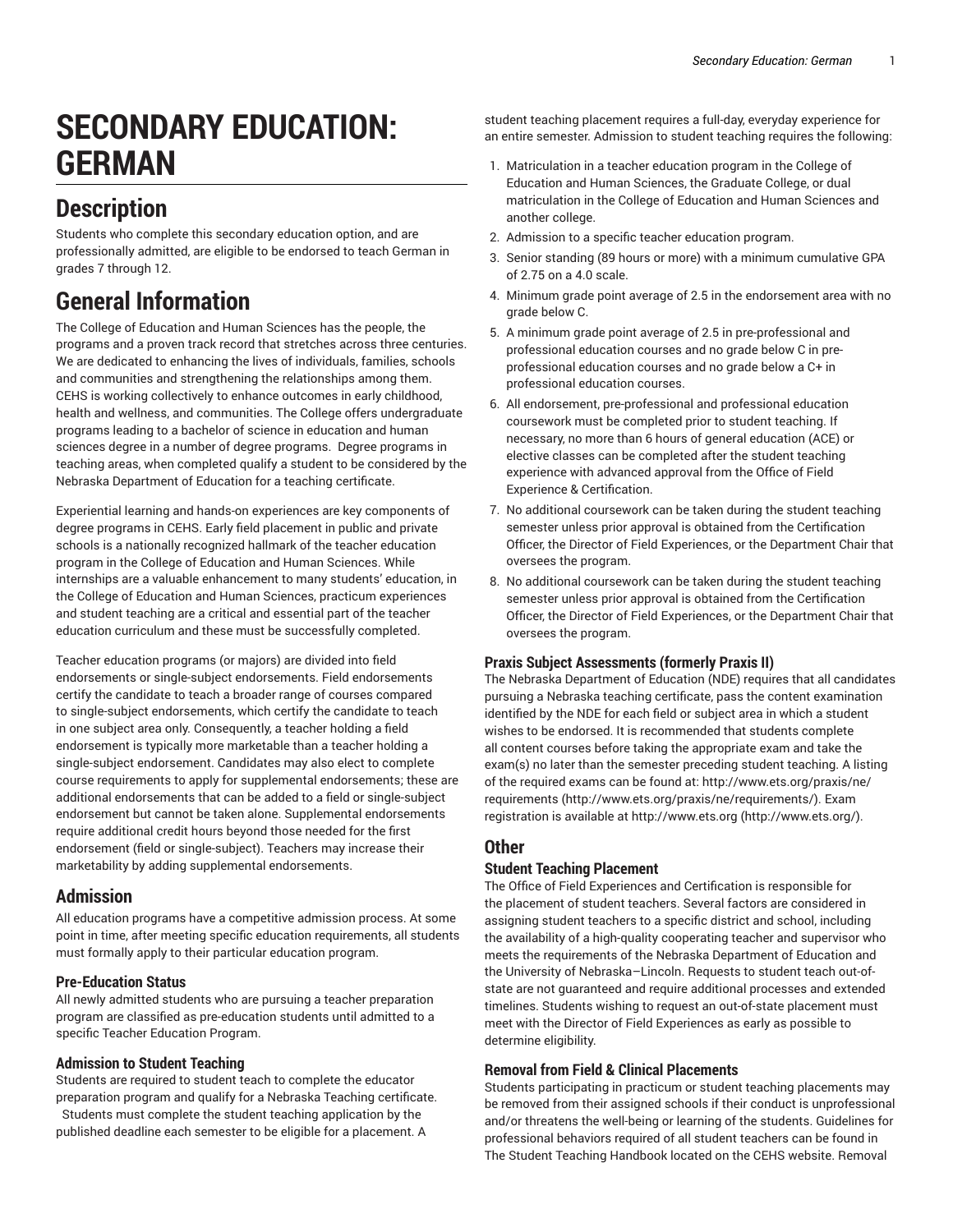from a placement may be requested by the cooperating teacher, the building principal, or the university supervisor. The Director of Field Experiences will gather information and document efforts to correct the situation prior to making a decision on continuation.

Any student removed from a practicum or student teaching assignment may appeal that decision by submitting a written request to the CEHS Associate Dean for Academic Affairs within 30 days of the removal. The associate dean will convene an appeals committee, request pertinent information from the student and the Director of Field Experiences, and notify the student several days in advance of the scheduled appeal meeting. Students are advised of their right to seek legal advice. The Committee's decision will be forwarded in writing to the student, to the Director of Field Experiences, and to the Dean of the College.

#### **Application for a Nebraska Teaching Certificate**

To actively engage in the teaching profession, a candidate must fulfill both the CEHS degree requirements and the professional certification requirements of the NebraskaDepartment of Education. Students may apply for a Nebraska teaching certificate at [www.education.ne.gov/](http://www.education.ne.gov/tcert/) [tcert/](http://www.education.ne.gov/tcert/) (<http://www.education.ne.gov/tcert/>). As part of the application, students are required to send their transcripts to NDE and may do so through MyRed.

#### **Graduation Without Certification**

In **rare** cases, permission may be granted for a student to graduate without a recommendation for teacher certification (GWC). Any student who pursues this option must have senior class standing and be within two semesters of student teaching. In addition, the student:

- Must be unable to qualify for student teaching based on grades or other performance-based issues.
- Be removed from student teaching by the Office of Field Experiences and Certification.
- Be unable to complete all of the professional requirements in a teacher education program because of illness or another unusual situation.

If a student is unable to meet all of the requirements as described in the "Admission to Student Teaching" section, such as minimum course grade requirements for courses in the professional education sequence or in the content area, but still earns passing grades in those courses while maintaining the grade point average minimums, then the student may be eligible to GWC. A student should contact his or her advisor to determine eligibility and start the process, which includes the submission of a formal request to the College's Certification Officer to be allowed to graduate without completing all certification requirements. If permission is granted, the student is expected to complete all remaining content area and professional education requirements except student teaching. The requirements include passing grades in all remaining courses while maintaining the minimum grade point averages as specified in the "Admission to Student Teaching" section. The student must still meet the ACE 10 general education requirement and a plan will be part of the GWC process.

**Any student who graduates without a recommendation for certification will not be recommended for teacher certification in any state.** In addition, the student will not be eligible for graduation with honors. If, at some future time, the student wishes to complete certification requirements, (s)he must first appeal for readmission to a teacher education program. At least one semester must pass after graduation before the appeal can be made unless the GWC plan incorporates specific timelines for re-entry. Students with extenuating circumstances (student

athletes, health events, etc.) who receive approval from the Certification Office during the GWC application process will not be required to wait one semester before applying for readmission. If the appeal is granted, the student will be eligible to complete all requirements in effect at the time of re-entry and must earn passing grades in all methods courses.

#### **Career Center**

The CEHS Career Center, located in 105 Hezlik Hall, is staffed by Career Coaches who can help CEHS students explore opportunities, gain experiences, and tell their story to make their dream career path a reality. Career Coaches can help with resume writing, planning for graduate school, finding employment during or after degree completion, and more! The CEHS Career Center partners with University Career Services to provide campus wide career programming as well as career fairs.

# **Criminal History Background Check Requirement**

The College of Education and Human Sciences (CEHS) has the responsibility to ensure that all students who are in placements where they interact with children of all ages, served by schools or other public or private agencies, meet a high level of personal, professional and ethical behavior. These students must complete an official criminal history background check through the CEHS vendor prior to participating in a field experience or internship. Students are responsible for the cost of any required criminal history background checks. A background check is required prior to the first practicum placement or as part of a program's application program. A second background check is required before a student teaching or culminating internships placement.

Students with felony or misdemeanor charges or convictions, as reported on the background check, may be contacted by the College. Depending upon the frequency and severity of the charges and/or convictions, students may be required to meet with the Director of Field Experiences. **If any new charges or convictions are acquired after a background check has been completed, students are required to report those to the Director of Field Experiences immediately after the event occurs.** Failure to disclose any new information concerning one's criminal history can lead to removal from the program. Continued participation in school or community field experiences in the College will be based on the type and number of convictions, the recency of those occurrences, and whether they violate the requirements of the Nebraska Department of Education and/or the Nebraska Department of Health and Human Services. If the convictions are deemed to be serious in nature, a student may be prohibited from participating in a field experience in a pre-school, school or public agency setting. The student may then be referred to the department chair for further disciplinary action.

#### **Professional and Ethical Behavior: Avoiding Risky Behaviors**

Students planning to enter professions in education or the human sciences must be able to demonstrate that they are individuals of strong moral character who can make mature decisions for themselves and others. Therefore, the College of Education and Human Sciences requires that its students show a high degree of moral character and the ability to act in a responsible manner. Students must consider how the College, the profession, an employer, or the community perceives or evaluates the impact of any questionable behavior. Students' success in their profession is impaired by taking risks that are unacceptable for children, demonstrating a lack of professionalism and good judgment, and showing disregard for one's personal reputation or the integrity of the College.

The College of Education and Human Sciences reserves the right to evaluate student fitness for the profession and deny entry to or dismiss a student from any program if, through the reasonable exercise of the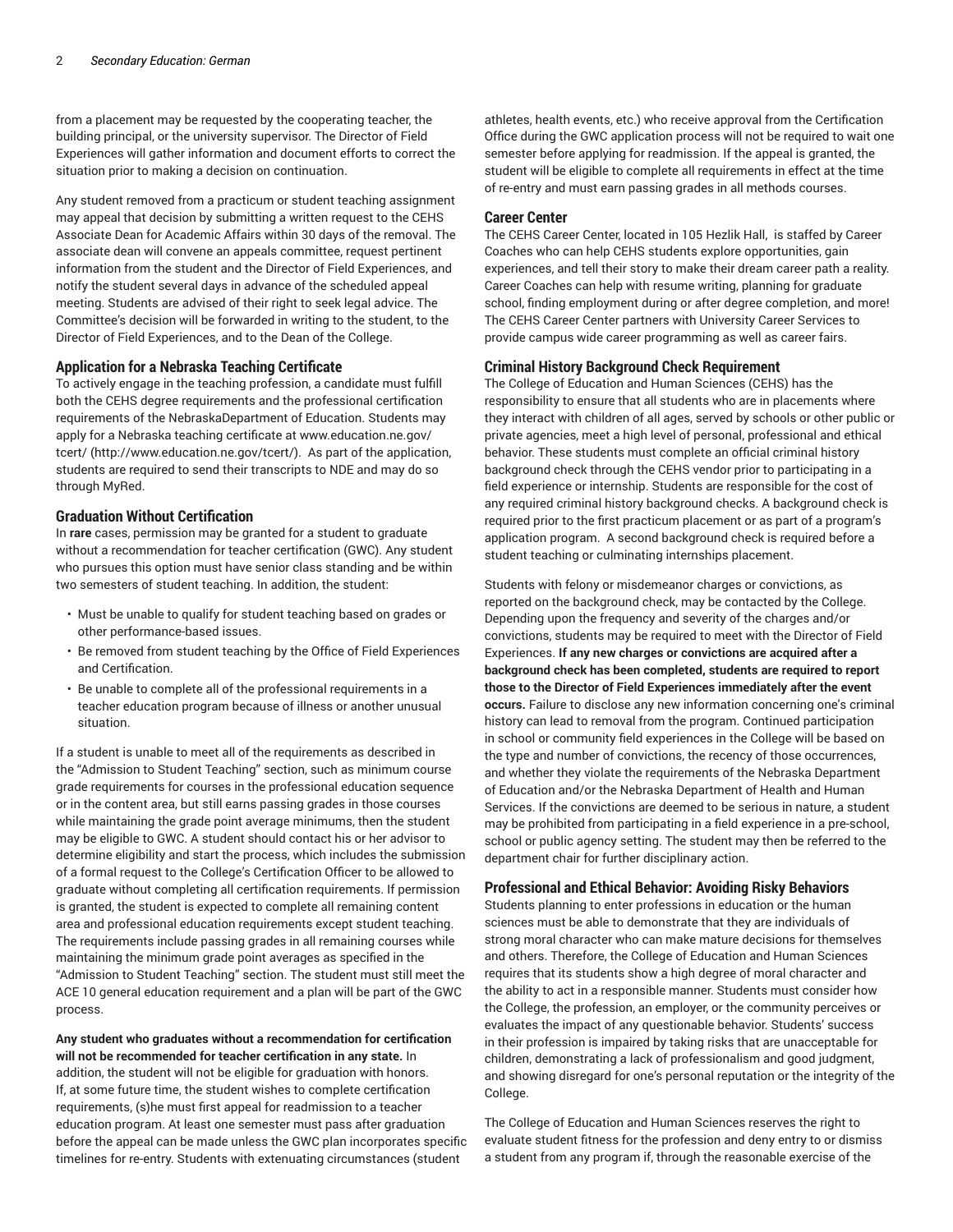judgment of its Certification Officer or the Director of Field Experiences, the College determines that the student's behavior represents a lack of integrity, questionable moral/ethical character, or represents a risk to young persons. Such behaviors shall be adequate foundation to deny the student's participation in any practicum or field experience to protect the interests and safety of children. The consequences of unprofessional, unethical, or risky behavior will depend upon the unique circumstances involved.

# **Appeal to the Dean**

Should a student object to the determination made by the Certification Officer or the Director of Field Experiences with respect to criminal behavior or unprofessional behavior, the student may appeal to the Dean of the College, in writing, within ten days of the determination, requesting the Dean of the College to investigate and review the determination. The student's written appeal shall clearly explain the basis for the appeal. The Dean will review the student's basis for appeal and is authorized but not required to look into related concerns, whether or not such concerns are contained in the student's written appeal. The Dean shall render a decision on the appeal as soon as reasonably possible, but in no case longer than 20 days following the initiation of the appeal. Once the Dean has completed the review and investigation, he or she shall deliver to the student and the Certification Officer or the Director of Field Experiences a written decision, which shall be final and not subject to further appeal or review with the University of Nebraska

# **Admission to a Teacher Education Program (TEP)**

Admission to the College of Education and Human Sciences does not guarantee admission into a teacher education program. Admission to the advanced phases of teacher education is selective and, in some options, highly competitive. Students must satisfy the following requirements in order to be eligible to apply to the Teacher Education Program:

- 1. A minimum 2.75 cumulative GPA.
- 2. Must have earned a minimum of 42 credit hours of college credit.
- 3. Completion and submission of the Teacher Education Program Application Form.
- 4. Completion of [TEAC 331](/search/?P=TEAC%20331) School and Society and [EDPS 251](/search/?P=EDPS%20251) Fundamentals of Adolescent Development for Education or an approved transfer course, (must be taken prior to or be in progress, the semester in which you apply to the TEP) with a 2.75 cumulative average in the two classes, and no grade lower than C; [TEAC 259](/search/?P=TEAC%20259) Instructional Technology (must also be taken prior to or be in progress, the semester in which you apply to the TEP).
- 5. Documentation of proficiency in reading, writing, and mathematics through successful completion of the Core Academic Skills Examination, for educators, as the basic skills examination that meets the Nebraska Department of Education competency requirement.
- 6. Faculty recommendations.
- 7. Completion of a formal criminal history review, for CEHS, by the vendor approved by CEHS (fee required).
- 8. Specific programs may have particular learning outcomes that students must address as part of the application process.

# **College Requirements College Admission**

Students accepted by the University must have an ACT of 20 or SAT of 950, or rank in the upper half of their high school graduating class and have the following high school preparation to be eligible for guaranteed admission to the College of Education and Human Sciences:

- Four years of English that include intensive reading and writing experience.
- Two years of one foreign language.
- Four years of mathematics that include Algebra I, II, geometry, and one year that builds on a knowledge of algebra.
- Three years of natural sciences that include at least two years selected from biology, physics, chemistry, and earth science and one year of laboratory instruction.
- Three years of social studies that include at least one year of American and/or world history and one year of history, American government, and/or geography.

# **Transfer and Readmitted Students**

Transfer students from universities or colleges outside of the University of Nebraska–Lincoln and readmitted students seeking admission to the College of Education and Human Sciences must have an accumulated average of 2.0 on a 4.0 scale or above and no high school deficiencies. Students who do not meet these requirements must enroll as deciding students in the Exploratory and Pre-Professional Advising Center or in another college. Once they have completed 12 graded hours at Nebraska with a minimum 2.0 grade point average and have removed any high school deficiencies, University of Nebraska–Lincoln students may apply for admission to the College.

Transfer and readmitted students must meet the graduation requirements for the College of Education and Human Sciences as stated in the current catalog in effect at the time they enter or reenter the College.

Students who left the College on probation, or who were dismissed, may seek readmission to the College after two semesters by applying to the university's Admissions Office. Readmission is not assured. However, the admissions committee is receptive to giving students a second opportunity to be successful. The committee is interested in knowing what the student has done in the intervening period that would suggest the student will be successful when readmitted. Successfully completing correspondence courses and/or community college courses is an effective way to demonstrate one's commitment to academic success.

# **Transferring from Other Colleges within the University of Nebraska–Lincoln**

Students transferring to the College of Education and Human Sciences from another University of Nebraska–Lincoln college or from the Exploratory and Pre-Professional Advising Center must have a minimum cumulative GPA of 2.0, be in good academic standing, and meet the freshman entrance requirements that exist at the time of their admission to the College of Education and Human Sciences. **Students must fulfill degree requirements that exist at the time of their admission to the college, not at the time they enter the University of Nebraska–Lincoln.**

To remain current, College of Education and Human Sciences students must enroll in, and complete, at least one university course that will apply toward degree requirements during a 12-month period. Students who readmit following an absence of one year or more must meet all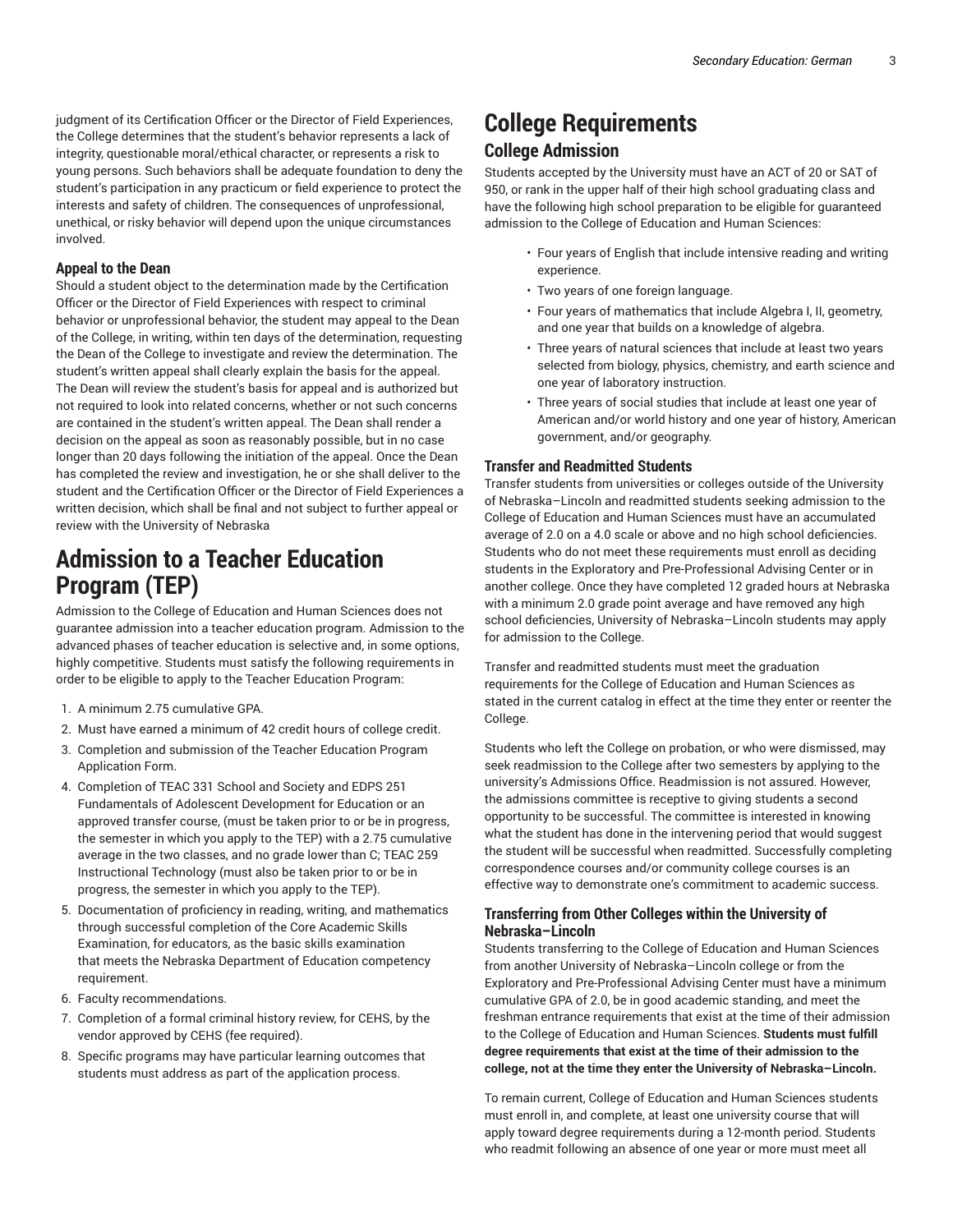requirements in the Undergraduate Catalog in effect at the time of readmission and enrollment. Students who transfer to another University of Nebraska–Lincoln college and later return to the College of Education and Human Sciences will be considered readmitted students. Students who transfer out of a teacher education program, but continue their certification program while seeking a degree in another University of Nebraska–Lincoln college, are exempt from this policy.

## **International Students**

The College of Education and Human Sciences welcomes undergraduate international students. As a part of admission to the College, international students must present a TOEFL score of 550 or higher and TSE score of 230 or higher.

Students seeking teacher education and state certification must meet the same requirements as any other undergraduate students, including the CORE examination or other basic skills test approved by the Nebraska Department of Education. Students who have received a degree outside of the United States and are interested in teacher certification are required to have a transcript review completed by an approved agency not directly associated with the University of Nebraska. For more information, please contact the Student Services Center.

# **Removal of Deficiencies**

Students admitted to the University with core deficiencies are expected to remove those deficiencies in a timely manner. Students with deficiencies are not eligible for graduation. The courses that students use to clear core deficiencies may also be used to meet ACE requirements or other graduation requirements. The Dean of the College of Education and Human Sciences will make the final decision concerning any problems or questions that may arise in satisfying requirements to remove deficiencies.

# **College Degree Requirements**

# **Grade Rules**

# **Minimum Grade Requirements**

Grade requirements vary from major to major. Please see the appropriate major listing or check with your advisor regarding minimum grade requirements.

# **Pass/No Pass Option**

CEHS students are allowed to take up to 12 hours of Pass/No Pass (P/ N) credit. The college departments vary on P/N policies. Students should check with their advisor to be certain they qualify for the Pass/No Pass option.

# **Grade Appeals**

Any student enrolled in a course in the College of Education and Human Sciences who wishes to appeal alleged unfair and prejudicial treatment by a faculty member shall present their appeal in writing to the Dean's Office no later than 30 days after notice of the student's final course grade has been mailed from campus.

Students may use and are encouraged to use the following sequential procedures to appeal the grade. The problem may be solved at any of the levels of the appeal procedure.

- 1. Contact the instructor. Frequently, the problems can be solved at this point.
- 2. Submit a request to the chair of the department.
- 3. Take the case to the departmental Grading Appeals Committee. The Committee is contacted by the department chair.

4. Take the case to the College Appeals, Retention and Certification Committee by contacting the Dean's Office.

The complaint will be forwarded to a committee consisting of faculty and student representatives. After a hearing, the Committee will make a written recommendation regarding the appeal. The Committee's recommendation is binding on the appealing student and faculty member.

# **Transfer Credit Rules**

# **Acceptance of Transfer Grades**

- Grades earned at the University of Nebraska–Lincoln, UNO, UNK
- Grades of D-, D, D+, and C- satisfy requirements in all programs in the College unless specified otherwise. Students who receive a grade of D-, D, D+, C-, however, are encouraged to retake the course.
- Grades earned outside the University of Nebraska system

The college will accept no more than 9 credit hours of grades less than a C from any program outside the University of Nebraska system. Grades below a C can only be applied to general education requirements and elective classes.

# **Maximum Number of Hours for Transfer**

Transfer courses are evaluated by the University and by the College to determine University of Nebraska–Lincoln and College course equivalencies. The College determines which courses will be accepted and how they will apply toward degree requirements. Sixty (60) is the maximum number of hours that will be accepted on transfer from a twoyear college. Ninety (90) is the maximum number of hours that will be accepted on transfer from accredited four-year colleges and universities.

Courses taken 10 years before admission or readmission to the College will be evaluated by the major department to determine if it is appropriate to accept those courses for transfer credit and for application to degree requirements. Specific courses will be reviewed in keeping with the guidelines specified by each department.

# **Transfer Credit from Technical, Non-Accredited and Foreign Institutions**

Students who desire to transfer from these institutions must have each course evaluated by the appropriate departmental representative. All rules stated above in reference to grades and maximum credit hours apply. For additional information and guidance in this process, contact the Dean's Office.

# **Transfer Agreements with UNO and UNK**

Transfer agreements between the three institutions within the University System allow for a smooth transition for students interested in taking courses from UNO, UNK, and/or the University of Nebraska–Lincoln. Although restrictions noted above on grades and maximum transfer hours still apply, there are some exceptions. For purposes of residency, courses from UNO and UNK fulfill these requirements. Students planning to major in a program in the college should read the specific requirements noted with individual programs. Questions about academic transfer should be addressed to the Advising Office.

# **Transfer Agreements with Community Colleges**

Articulation agreements and "Transfer with Ease Programs" with Nebraska community colleges indicate how courses and programs will transfer to the University of Nebraska–Lincoln and the College of Education and Human Sciences. The same guidelines noted above on the acceptance of courses, grades, and hours also apply to these institutions.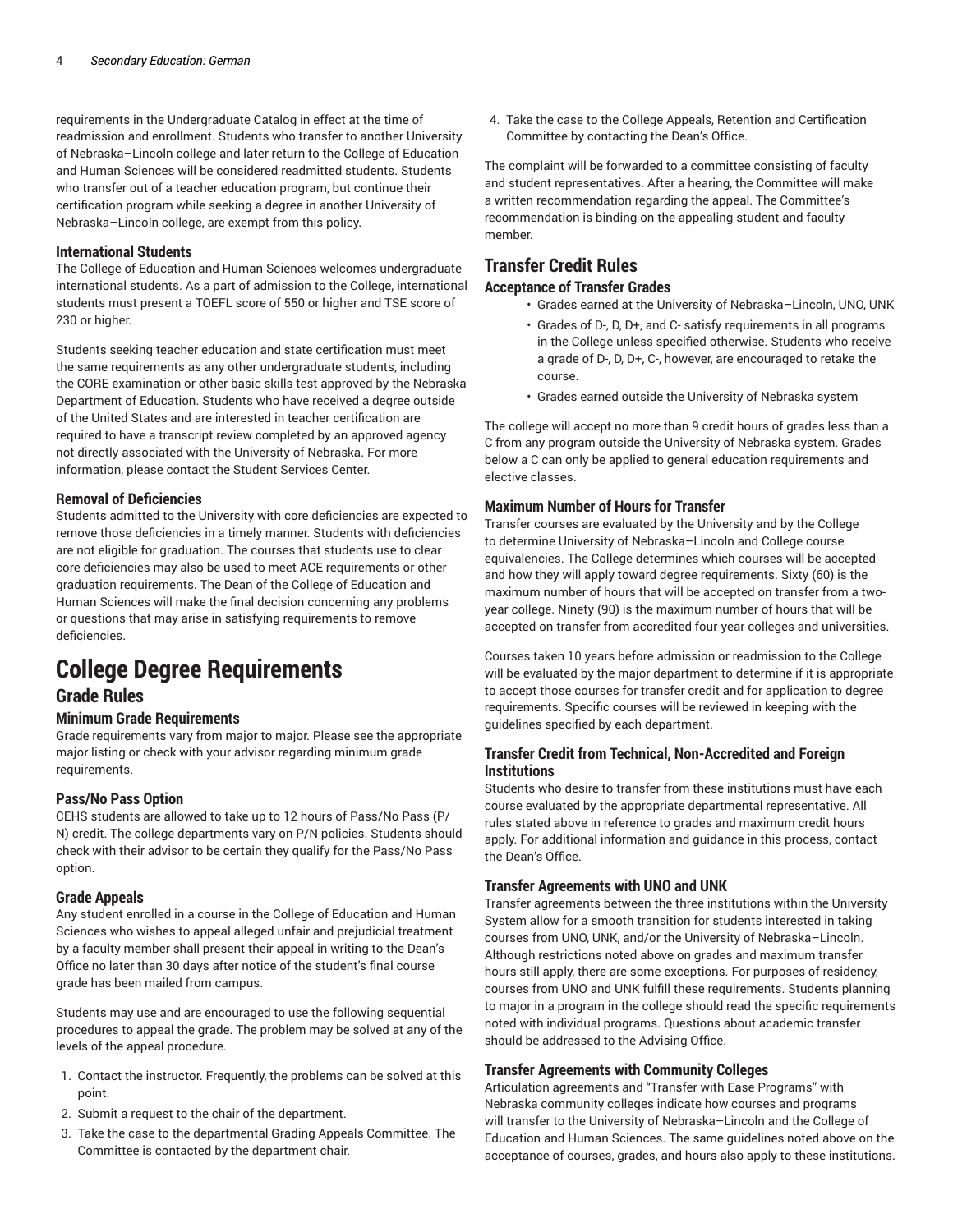Students interested in transferring from a community college should consult with their school or the Student Services Center to determine which courses will transfer to fulfill specific College of Education and Human Sciences requirements.

Courses from accredited two-year institutions will generally not be substituted for 400-level human sciences classes in the College. The 300 level courses will be considered on an individual basis by the respective departments in the College of Education and Human Sciences.

Courses taken prior to course articulation agreements will be accepted contingent upon departmental validation of the credit.

# **Residency Rules**

Students must earn a minimum of 120 credit hours to earn a degree.

All students are expected to complete at least 30 of their final 36 hours of credit at the University of Nebraska–Lincoln.

# **Degree Application Process**

# **Graduation Requirements**

Students are expected to develop a clear understanding of degree requirements and to plan their course of study with a College advisor. Students requiring clarification of outstanding degree requirements should visit with a College advisor promptly.

Students should access their Degree Audit via MyRED at least once each term to review degree requirements and progress toward graduation. It is the student's responsibility to make sure their Degree Audit accurately reflects their current College and program of study.

Students who believe their Degree Audit has errors or omissions should visit with a College advisor promptly. It is important that you resolve these matters as soon as practicable to avoid a delay in graduation.

Each student with MyRED access must submit an online Application for Graduation via MyRED for each degree to be received by:

- The fourth Friday in January for May graduation
- The second Friday in June for August graduation
- The second Friday in September for December graduation

Students submitting an electronic Application for Graduation via MyRED will be billed a \$25.00 per degree fee on their student account. Students without MyRED access may apply for graduation **in person at Husker Hub in the Canfield Administration Building**, or by mail. Applications for graduation submitted in person or by mail must be accompanied by a check or money order in the amount of \$25.00 payable to the University of Nebraska–Lincoln. Failure to submit a timely Application for Graduation may preclude the awarding of a degree in the intended term.

Your Application for Graduation and required \$25.00 fee are good only for the term marked on your application. Neither your application nor your fee are transferrable to another term. If you submit an Application for Graduation and pay the \$25.00 fee for a specified term but do not complete your degree requirements in that term, you will need to reapply to graduate in a future term and incur another \$25.00 fee.

Commencement ceremony information will be emailed to all degree applicants approximately one month before graduation. Each student who has applied for graduation must submit an online Commencement Attendance Form via MyRED, which will be available when the informational email is distributed.

Only those students who have applied for graduation, had the application accepted, and fulfilled all degree requirements as of the last day of the academic term may participate in the commencement ceremony for that term. Because the University of Nebraska–Lincoln has a commencement for each term, ceremony participation is allowed only in the term during which the student has properly and timely applied for graduation and fulfilled degree requirements.

# **Catalog Rule**

Students are responsible for following the rules, policies, and requirements found in the University of Nebraska–Lincoln Undergraduate Catalog for the academic year in which they were last admitted to a program in the College of Education and Human Sciences. Students must complete all program requirements from a single catalog year. In consultation with their advisor, a student may choose to move to and follow a subsequent catalog if it is in their best interest.

# **Learning Outcomes**

Graduates of secondary education/German will be able to:

- 1. Make content knowledge accessible to students. Candidates in French, German, Spanish and Russian can present information, concepts, and ideas in written and oral communication in the target language. The level of oral language proficiency should be at the Advanced Low level based on the grouping of languages by the Foreign Service Institute (FSI). They know their audience and can adjust their lessons as needed.
- 2. Create, implement, and assess instructional and curricular goals. Candidates in French, German, Spanish, Russian, Chinese, and Latin use the Standards for Foreign Language Learning in the 21st Century (SFLL) and their state standards to design learning tasks and inform their instructional decisions. They integrate interpersonal, interpretive, and presentation modes of communication in instruction. They understand culture from an anthropological perspective and engage learners in exploring and comparing cultures in terms of their interrelated products, practices, and persepcties (3P's). The candidates integrate content from other subject ares in the school and provide opportunities to connect with target-language communities.

Candidates in French, German, Spanish, Russian, Chinese, and Latin can design and use ongoing authentic performance assessments using a variety of assessment models for all learners.

3. Create and maintain a respectful and productive classroom learning environment.

Candidates in French, German, Chinese, Spanish, Russian, and Latin can create a physical and emotional learning environment that is safe, engages all learners actively in learning tasks, and that supports interaction among and between the students and the teacher.

- 4. Integrate technology to enhance learning. Candidates in French, German, Spanish, Russian, Chinese, and Latin integrate multimedia, videotexts, the Internet, and other technologybased tools such as podcasts, social networks, digital media, and cell phones.
- 5. Deliver instruction that is considerate of student development, diversity, and special needs.

Candidates in French, German, Spanish, Russian, Chinese, and Latin can adjust instructional plans according to age-appropriate practices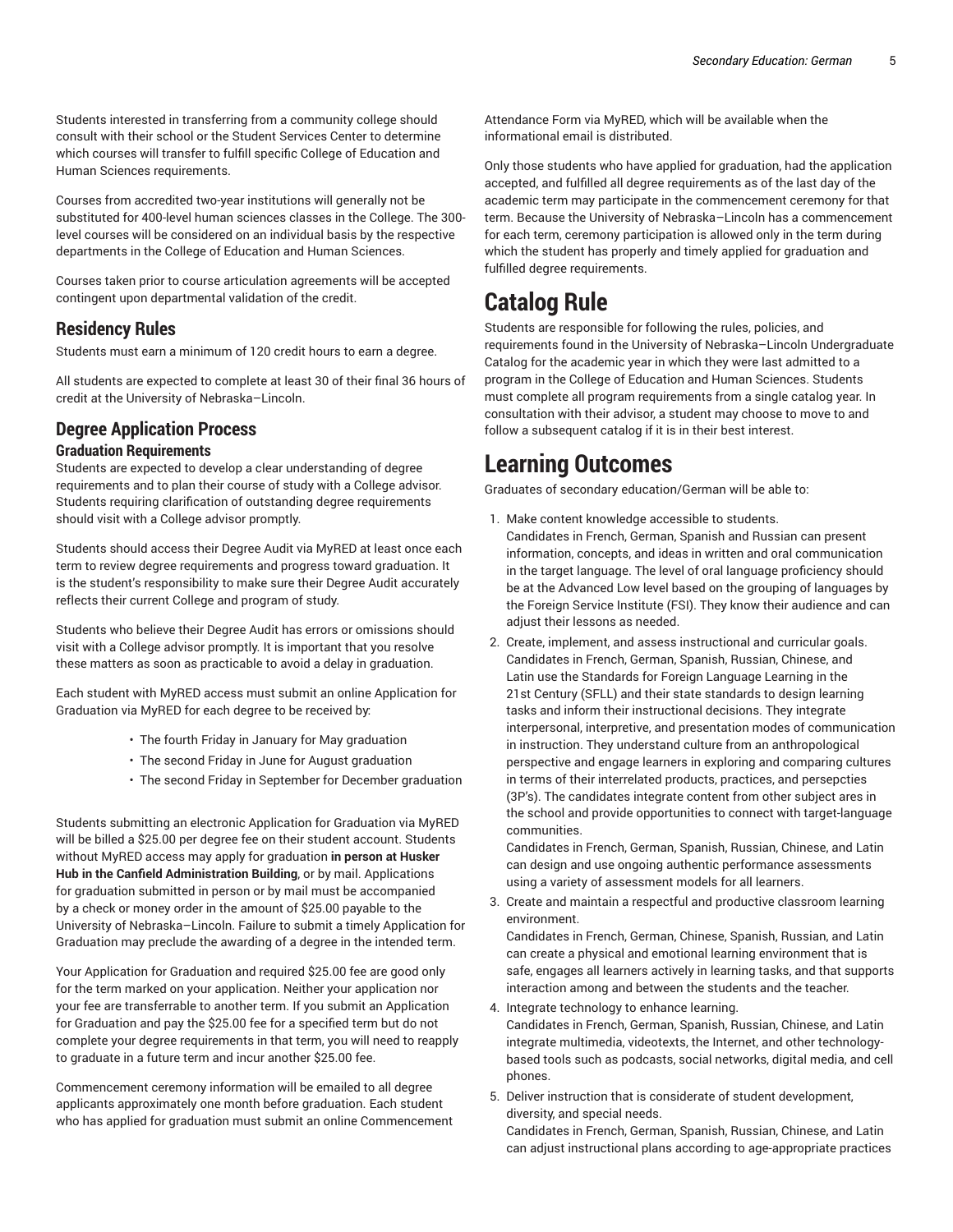and adapt lessons for students with special needs and for a diversity of learners.

# **Major Requirements Option Requirements**

Eighty percent (80%) of courses meeting these option requirements must be completed prior to enrolling in your first professional methods course.

# **ACE Requirements**

| ACE <sub>1</sub>                  |                                                                                                            |       |
|-----------------------------------|------------------------------------------------------------------------------------------------------------|-------|
| Select one of the following:      |                                                                                                            | 3     |
| <b>ENGL 150</b>                   | Writing and Inquiry                                                                                        |       |
| <b>ENGL 151</b>                   | Writing and Argument                                                                                       |       |
| <b>ENGL 254</b>                   | <b>Writing and Communities</b>                                                                             |       |
| ACE <sub>2</sub>                  |                                                                                                            |       |
| <b>TEAC 259</b>                   | Instructional Technology (Pre-Professional<br><b>Education Requirement)</b>                                | 3     |
| ACE 3                             |                                                                                                            |       |
| Select one of the following:      |                                                                                                            | $3-5$ |
| <b>EDPS 459</b>                   | <b>Statistical Methods</b>                                                                                 |       |
| <b>MATH 104</b>                   | <b>Applied Calculus</b>                                                                                    |       |
| <b>MATH 106</b>                   | Calculus I                                                                                                 |       |
| <b>MATH 203</b>                   | <b>Contemporary Mathematics</b>                                                                            |       |
| <b>STAT 218</b>                   | <b>Introduction to Statistics</b>                                                                          |       |
| ACE 4                             |                                                                                                            | 3     |
| ACE 5                             |                                                                                                            |       |
| <b>GERM 302</b>                   | Contemporary German Culture: Film,                                                                         | 3     |
|                                   | Literature, Theater                                                                                        |       |
| ACE 6                             |                                                                                                            |       |
| <b>EDPS 251</b>                   | <b>Fundamentals of Adolescent Development</b><br>for Education (Pre-Professional Education<br>Requirement) | 3     |
| ACE 7                             |                                                                                                            | 3     |
| ACE <sub>8</sub>                  |                                                                                                            |       |
| <b>TEAC 331</b>                   | School and Society (Pre-Professional<br><b>Education Requirement)</b>                                      | 3     |
| ACE <sub>9</sub>                  |                                                                                                            |       |
| TEAC 330 /<br><b>ETHN 330</b>     | Multicultural Education (Pre-Professional<br><b>Education Requirement)</b>                                 | 3     |
| <b>ACE 10</b>                     |                                                                                                            |       |
| TEAC 403B                         | Secondary Student Teaching Seminar<br>(Professional Education Requirement)                                 | 3     |
| Credit Hours Subtotal:            |                                                                                                            | 30    |
|                                   | Pre-Professional Education Requirements <sup>1</sup>                                                       |       |
| <b>EDPS 297</b>                   | Professional Practicum Experiences II                                                                      | L     |
| <b>TEAC 161</b>                   | <b>Teaching Matters</b>                                                                                    | 3     |
| <b>TEAC 259</b>                   | <b>Instructional Technology</b>                                                                            | 3     |
| Credit Hours Subtotal:            |                                                                                                            | 7     |
| <b>German Option Requirements</b> |                                                                                                            |       |
| <b>GERM 101</b>                   | Beginning German I                                                                                         | 5     |
| <b>GERM 102</b>                   | <b>Beginning German II</b>                                                                                 | 5     |
| <b>GERM 201</b><br>& GERM 202     | Second-Year German I<br>and Second-Year German II                                                          | 6     |

| or GERM 210                     | Accelerated Second-Year German                                                |           |
|---------------------------------|-------------------------------------------------------------------------------|-----------|
| <b>GERM 203</b>                 | Composition, Grammar, and Conversation                                        | 3         |
| <b>GERM 204</b>                 | <b>Communication and Composition</b>                                          | 3         |
| <b>GERM 301</b>                 | <b>German for Professional Purposes</b>                                       | 3         |
| <b>GERM 302</b>                 | Contemporary German Culture: Film,<br>Literature, Theater                     | 3         |
| <b>GERM 303</b>                 | <b>Advanced Communication: Exploring</b><br><b>Contested Identities</b>       | 3         |
| <b>GERM 304</b>                 | Sustainability and Migration                                                  | 3         |
| <b>GERM 321</b>                 | <b>German Cultural Studies and Civilization</b>                               | 3         |
| <b>GERM 391</b>                 | Special Topics in German                                                      | 3         |
|                                 | GERM 400 level (select two courses)                                           | 6         |
| Credit Hours Subtotal:          |                                                                               | 46        |
|                                 | <b>Professional Education Requirements<sup>2</sup></b>                        |           |
| <b>SPED 201</b>                 | Introduction to Special Education                                             | 3         |
| TEAC 397R                       | Professional Practicum Experience III<br><b>Secondary Modern Languages</b>    | 3         |
| TEAC 413M                       | <b>Teaching Multilingual Learners in Content</b><br>Areas                     | 3         |
| <b>TEAC 451R</b>                | Learning and Teaching Principles and<br>Practices: Secondary Modern Languages | 3         |
| TEAC 452R                       | <b>Curriculum Principles and Practices</b><br>Secondary Modern Languages      | 3         |
| TEAC 497R                       | <b>Student Teaching Secondary Modern</b><br>Language                          | 9         |
| Credit Hours Subtotal:          |                                                                               | 24        |
| <b>Electives</b>                |                                                                               |           |
| Select 11-13 hours of Electives |                                                                               | $11 - 13$ |
| Credit Hours Subtotal:          |                                                                               | 13        |
| <b>Total Credit Hours</b>       |                                                                               |           |
| 1 $\mu$ and $\mu$ and $\mu$     |                                                                               |           |

*No grade lower than C.* 2

*No grade lower than C+.*

# **ACE Requirements**

All UNL students will be required to complete a minimum of 3 hours of approved coursework in each of the 10 designated Achievement-Centered Education (ACE) student learning outcome areas. These can be viewed at <http://ace.unl.edu>. Students will be provided a list of classes they can select from to meet each of the 10 ACE Student Learning Outcomes (SLO). There may be required courses within an education option program that will also satisfy ACE requirements. Therefore, it is highly recommended that students contact their advisor prior to registering for ACE classes in order to ensure that each of the class selections are in the best interest of the students' academic program.

# **Additional Major/option Requirements Grade Requirements in Education Programs**

Requirements for completion of an undergraduate degree in a teacher preparation program include a minimum cumulative grade point average (GPA) of 2.75. Students seeking certification must also have a 2.5 GPA in their option and education courses with no grade lower than C in their pre-professional courses and no grade lower than C+ in their professional education courses.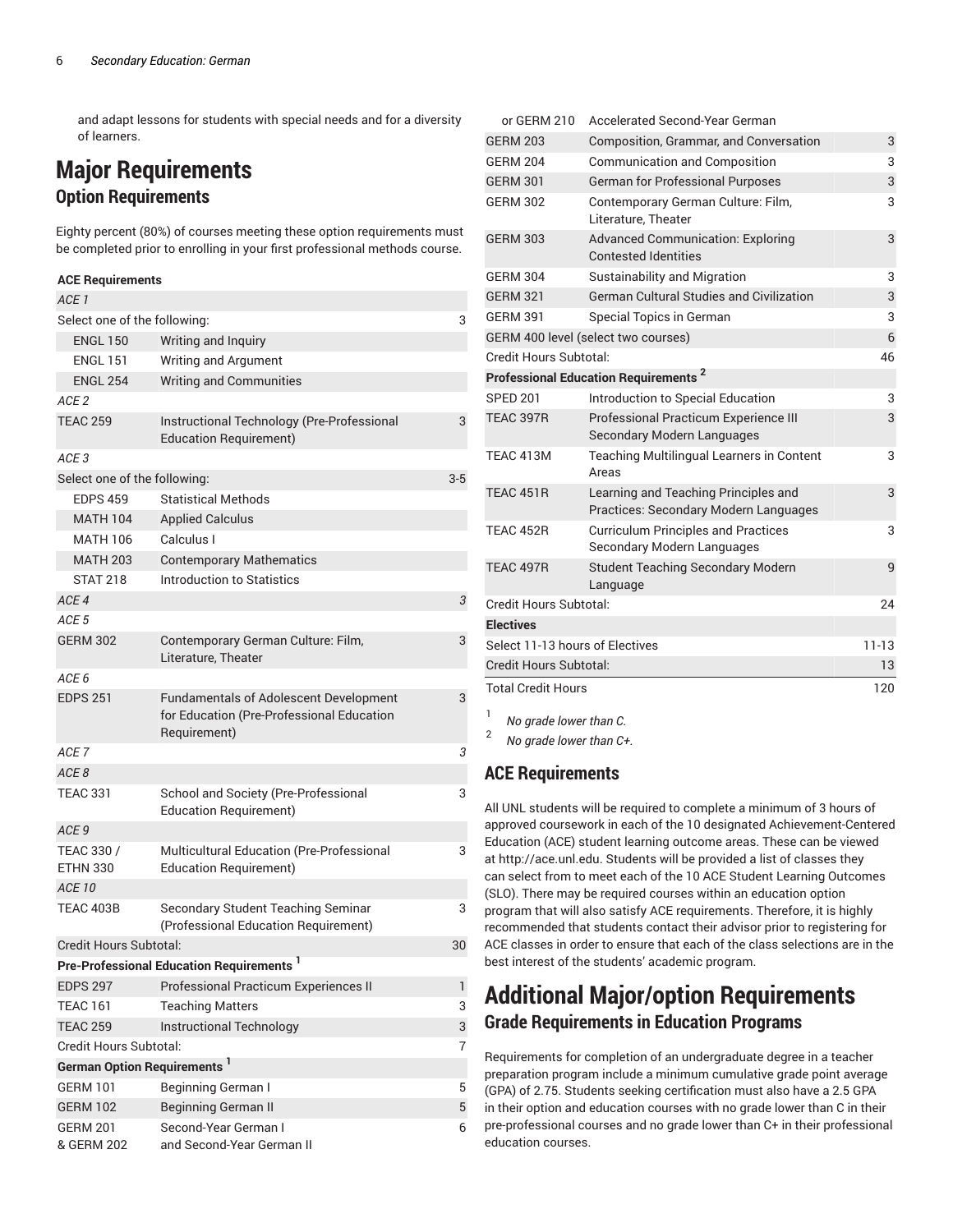# **Transfer Grades**

Up to 9 hours of transfer credit with grades below C may be applied to the General Education requirements and elective classes in programs leading to the undergraduate degree in teacher preparation. Transfer grades of Cand D may not be used in the option area courses or in the professional courses in teacher preparation programs.

# **Pass/No Pass Grade Option–for Education Students**

A student enrolled at the University may, in certain instances, take a grading option of Pass/No Pass (P/N) for a specific course. A grade of Pass represents satisfactory completion of a course with a grade of C or better. Credits earned under the Pass grade option count toward graduation, but no grade points are tabulated in the cumulative grade point average. Likewise, a grade of No Pass is not tabulated in the grade point average. The following rules apply to students who are enrolled in teacher preparation programs who choose the Pass/No Pass option:

- 1. Only one course in each option may be taken P/N; two courses in a field option may be taken P/N.
- 2. Pre-professional and professional education classes may not be taken P/N unless a class already has a P/N designation.
- 3. Any course in the general education requirements, unless otherwise stipulated by the department of the course, may be taken P/N.
- 4. Total P/N credits may not exceed 12 credit hours. This limit does not include courses offered on a P/N only basis.

Students who are admitted through the Admission by Review process with core course deficiencies will have certain conditions attached to their enrollment at the University of Nebraska–Lincoln.

# **Beyond Classroom Grades**

In all fields of study, students are expected to attain certain grades and other academic accomplishments in the classroom. In addition to this, students preparing themselves to be teachers and counselors and for other careers in education are also reviewed to evaluate their ability to successfully and safely interact with children, parents, potential educational employers, and the community-at-large, whose interest in the education of its children often exceeds its concern for other community and governmental services.

#### **EDPS 150 Career Development Seminar**

**Description:** Understanding and applying individual strengths, interests, values and personality type, as they apply to an individual's choosing a college major(s) and career option(s). Active participation in selfassessment activities, exploration of majors/careers, experiential activities, utilization of the decision-making process and conducting occupational research as considered through several career development theories.

**Credit Hours**: 1-2 **Min credits per semester:** 1 **Max credits per semester:** 2 **Max credits per degree:** 2 **Grading Option:** Pass No Pass

#### **EDPS 189H Honors: How to Learn and Develop Talent**

**Prerequisites:** Good standing in the University Honors Program or by invitation.

**Description:** Ideas from cognitive psychology, educational psychology, and various other disciplines (i.e., art, music, and chess) presented to help students understand learning and talent development, improve academic learning skills, and improve personal talents.

**Credit Hours**: 3 **Max credits per semester:** 3 **Max credits per degree:** 3 **Grading Option:** Graded **ACE:** ACE 6 Social Science

#### **EDPS 209 Strategies for Academic Success**

**Description:** Comprehensive examination of learning theory and practice of learning strategies related to motivation, time management, memory, lecture note taking, text processing, knowledge representation, test review, test taking, and error analysis in academic settings. **Credit Hours**: 3

**Max credits per semester:** 3 **Max credits per degree:** 3 **Grading Option:** Graded with Option **ACE:** ACE 6 Social Science

#### **EDPS 250 Fundamentals of Child Development for Education**

**Description:** Fundamental concepts and principles of human development with reference to cognitive and social/emotional development from infancy to early adolescence. Biosocial forces which affect behavior and development in children in relation to educational practice.

**Credit Hours**: 3 **Max credits per semester:** 3 **Max credits per degree:** 3 **Grading Option:** Graded with Option **Prerequisite for:** EDPS 362; EDPS 386; EDPS 457 **ACE:** ACE 6 Social Science

#### **EDPS 251 Fundamentals of Adolescent Development for Education**

**Description:** Fundamental concepts and principles of human development with reference to cognitive and social/emotional development from late childhood to early adulthood. Biosocial forces which affect behavior and development in adolescents as they relate to educational practice.

# **Credit Hours**: 3 **Max credits per semester:** 3 **Max credits per degree:** 3 **Grading Option:** Graded with Option

**Prerequisite for:** EDPS 362; EDPS 386; EDPS 457 **ACE:** ACE 6 Social Science

#### **EDPS 292 Positive Psychology Special Topics**

**Notes:** Three 1-credit, special topics courses are offered each spring semester. Each course is 5 weeks and offered one after another throughout the semester, allowing students to enroll in one, two, or three special topics courses.

**Description:** Various special topics pertaining to positive psychology such as talent development, motivation, and neuro-psychology. **Credit Hours**: 1

**Max credits per semester:** 1 **Max credits per degree:** 3 **Grading Option:** Pass No Pass **Offered:** SPRING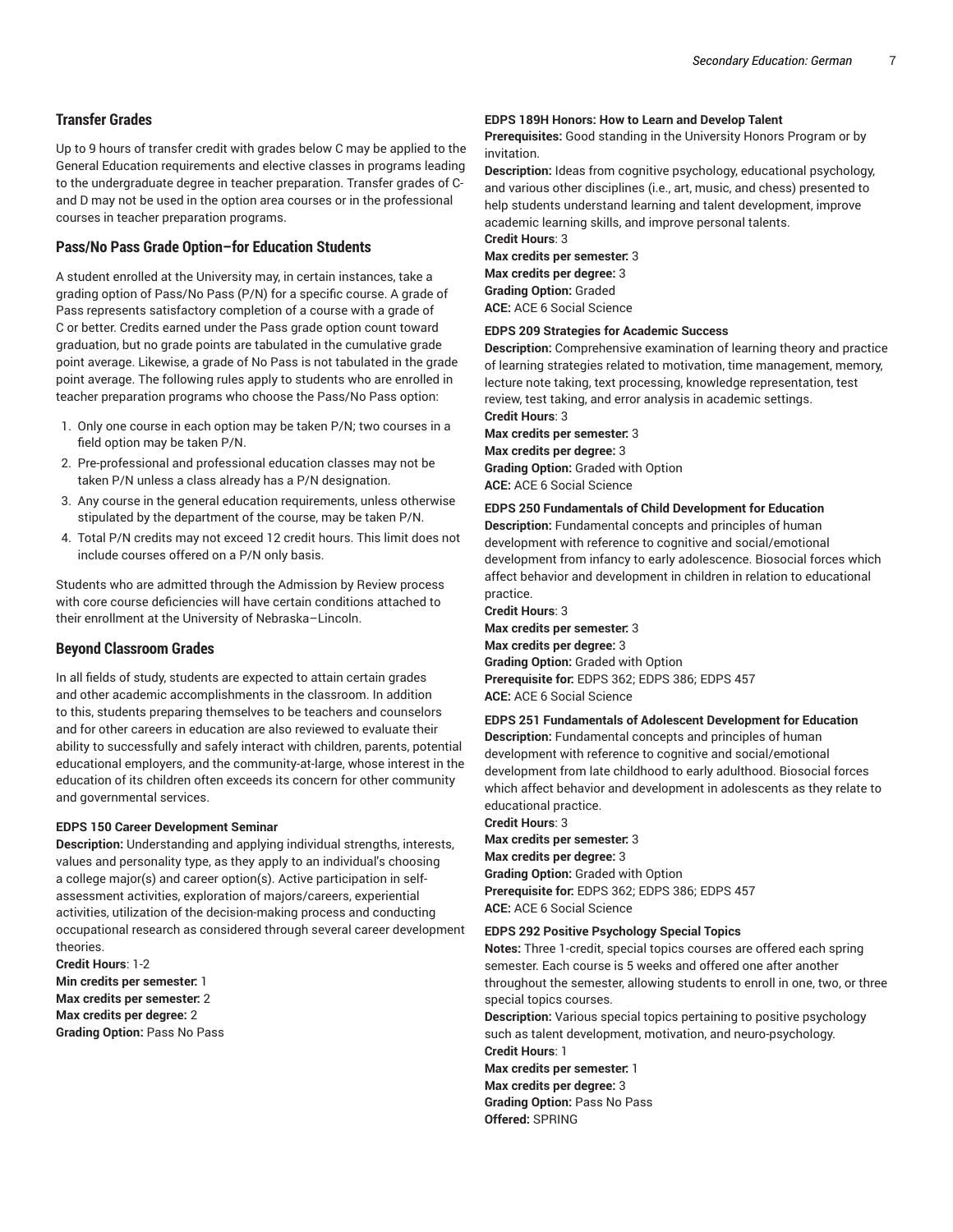#### **EDPS 297 Professional Practicum Experiences II**

**Notes:** Recommended concurrent enrollment with EDPS 251. Assignments assume knowledge of content from EDPS 251 or equivalent course.

**Description:** Guided participation in schools/agencies offering programs for youth. Participating students are provided with introductory experiences working with youth in educational contexts, opportunities for one-on-one instruction and support, and prepared for subsequent advanced practicum experiences. Placements range from after-school academic programs to middle school and high school classrooms. **Credit Hours**: 1

**Max credits per semester:** 1 **Max credits per degree:** 1 **Grading Option:** Graded **Prerequisite for:** SPED 454

# **EDPS 320 Happiness and Well-Being through Positive Psychology**

**Description:** Introduction to positive psychology. Learn to identify personal strengths and assets that lead to flourishing as human beings; Explore major topics of positive psychology that lead to happiness and well-being.

**Credit Hours**: 3 **Max credits per semester:** 3 **Max credits per degree:** 3 **Grading Option:** Graded **ACE:** ACE 6 Social Science

#### **EDPS 330 Statistics and Measurement in Nutrition, Fitness and Health Promotion**

**Description:** Procedures for describing data. Concepts related to selecting psychomotor tests; constructing and evaluating cognitive paper and pencil examinations; utilizing computer technology in delivering, collecting, and evaluating information.

**Credit Hours**: 3 **Max credits per semester:** 3 **Max credits per degree:** 3 **Grading Option:** Graded with Option **ACE:** ACE 3 Math/Stat/Reasoning

#### **EDPS 350 Basic Helping Skills**

**Prerequisites:** Sophomore standing or above.

**Description:** Introduction to developing basic helping skills that can help emerging professionals working in human services. Develop an understanding of communication processes, develop helping skills, and gain an awareness of self in relation to acting as a helper. Learn about theories, techniques, and research regarding effective helping skills and human behavior, develop and refine helping skills in practice with peers, and explore how culture and sociocultural factors play a role in helping others.

**Credit Hours**: 3 **Max credits per semester:** 3 **Max credits per degree:** 3 **Grading Option:** Graded **Offered:** FALL/SPR **ACE:** ACE 6 Social Science

#### **EDPS 362 Learning in the Classroom**

**Prerequisites:** EDPS 250, EDPS 251, CYAF 160, PSYC 289

**Description:** Training in theories and research-based practice in learning, motivation, and assessment that supports teaching and learning within diverse elementary educational settings. Topics include human cognition, theories of motivation, classroom management, and classroom-based assessment.

**Credit Hours**: 3 **Max credits per semester:** 3 **Max credits per degree:** 3 **Grading Option:** Graded with Option **Prerequisite for:** TEAC 304 **ACE:** ACE 6 Social Science

#### **EDPS 386 Children's Mental Health and Mental Illness**

**Prerequisites:** At least one of the following: PSYC 181 OR PSYC 289, OR EDPS 250 OR EDPS 251,OR CYAF 160 OR 372

**Description:** An introduction to children's mental health as a framework for understanding both psychological disorders and well-being across childhood and adolescence. Gain a broad understanding of developmental psychopathology and positive psychological development of children and the skills to critically evaluate popular notions of psychopathology and positive psychology, as well as how to frame these notions within the context developmental research.

# **Credit Hours**: 3

**Max credits per semester:** 3 **Max credits per degree:** 3 **Grading Option:** Graded **Offered:** FALL **ACE:** ACE 6 Social Science

#### **EDPS 397 Professional Practicum Experience III**

**Crosslisted with:** TEAC 397

**Prerequisites:** Admission to Teacher Education Program. **Description:** Guided observations and/or clinical experiences in schools and/or agencies offering programs for children and/or youth. **Credit Hours**: 1-10

**Min credits per semester:** 1 **Max credits per semester:** 10 **Max credits per degree:** 10 **Grading Option:** Graded with Option

#### **EDPS 397D Professional Practicum Experience III: Unified Primary K-3 Crosslisted with:** TEAC 397D

**Prerequisites:** Admission to Teacher Education Program.

**Description:** Guided observations and/or clinical experiences in schools and/or agencies offering programs for children and/or youth.

**Credit Hours**: 1-10 **Min credits per semester:** 1 **Max credits per semester:** 10

**Max credits per degree:** 10 **Grading Option:** Graded with Option **Prerequisite for:** TEAC 416A; TEAC 416B

#### **EDPS 450 Child Psychology**

**Crosslisted with:** EDPS 850 **Description:** Advanced study of the behavior and development of preschool and elementary school children. **Credit Hours**: 3 **Max credits per semester:** 3

**Max credits per degree:** 3

**Grading Option:** Graded with Option

**Prerequisite for:** EDPS 961; EDPS 962; EDPS 963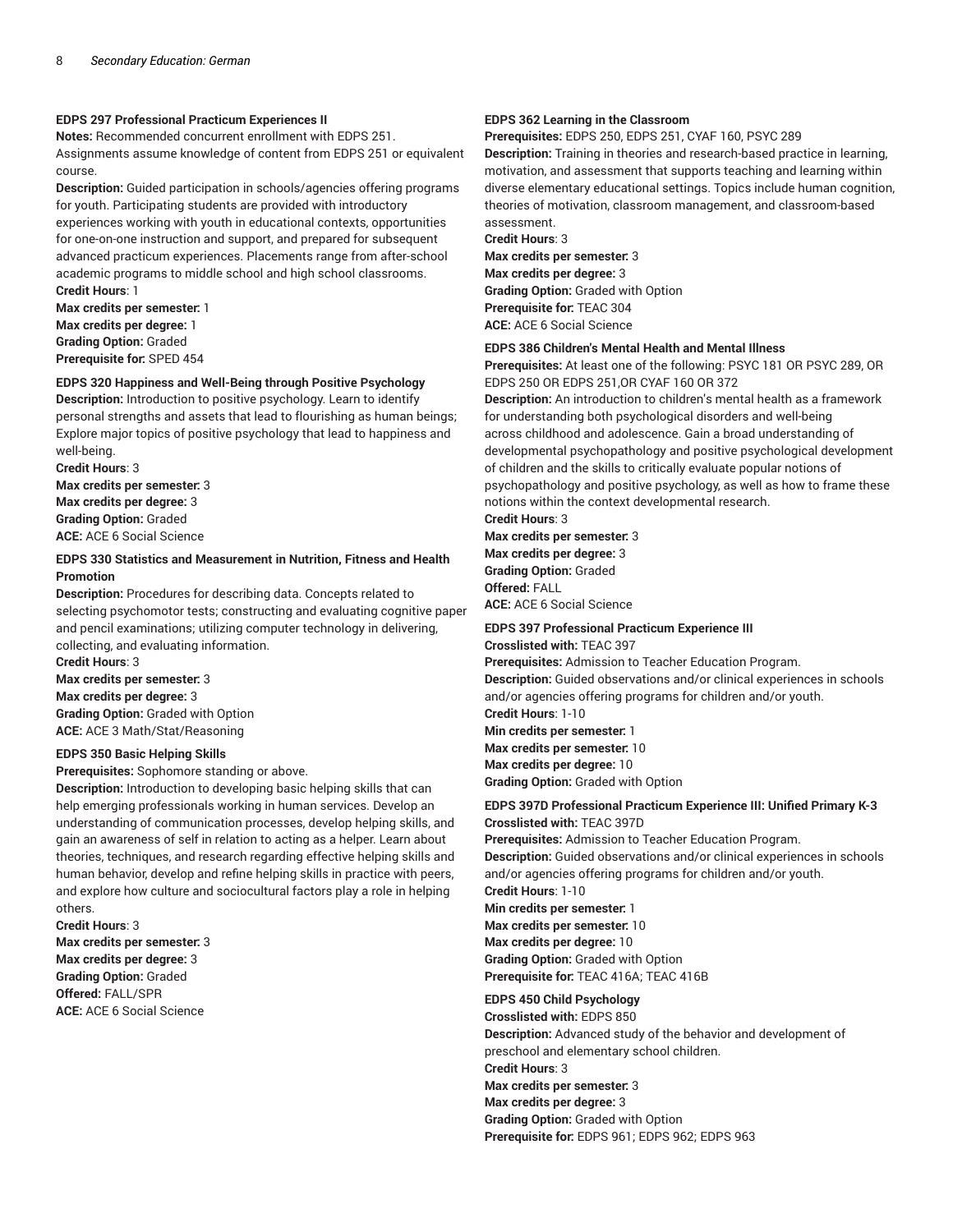### **EDPS 451 Psychology of Adolescence**

#### **Crosslisted with:** EDPS 851

**Notes:** Prior coursework in psychology or a related field is recommended. **Description:** Mental, social, and emotional development of boys and girls during the adolescent period.

**Credit Hours**: 3

**Max credits per semester:** 3

**Max credits per degree:** 3 **Grading Option:** Graded with Option **Prerequisite for:** EDPS 961; EDPS 962; EDPS 963

#### **EDPS 454 Human Cognition and Instruction**

**Crosslisted with:** EDPS 854

**Description:** Cognitive psychology and its applications in instruction. Memory, problem solving, cognitive process in reading, research approaches, and applications to teaching.

**Credit Hours**: 3 **Max credits per semester:** 3 **Max credits per degree:** 3 **Grading Option:** Graded with Option **Prerequisite for:** EDPS 960; EDPS 967

# **EDPS 457 Learning and Motivation Principles for Secondary Teaching**

**Prerequisites:** ALEC 135, ALEC 135A, EDPS 250, EDPS 251, CYAF 160, PSYC 289 or instructor permission

**Description:** This course will provide secondary education majors with training in theories and research-based practice in learning, motivation, and assessment that supports teaching and learning within diverse secondary educational settings. Topics include human cognition, theories of motivation, classroom management, and classroom-based assessment generally and as applied to specific secondary education content areas.

**Credit Hours**: 3 **Max credits per semester:** 3 **Max credits per degree:** 3 **Grading Option:** Graded with Option **ACE:** ACE 6 Social Science

# **EDPS 459 Statistical Methods**

**Crosslisted with:** EDPS 859

**Description:** Computation and interpretation of measures of central position, variability, and correlation; introduction to sampling, probability, and tests of significance.

**Credit Hours**: 3

#### **Max credits per semester:** 3

**Max credits per degree:** 3

#### **Grading Option:** Graded with Option

**Prerequisite for:** ABUS 341, MRKT 341; BLAW 371; BLAW 371H; ECON 311A; ECON 311B; ECON 312A; ECON 312B; EDAD 892, EDPS 892, EDUC 892, SPED 892, TEAC 892, CYAF 892; EDPS 470, EDPS 870; EDPS 860; EDPS 936; EDPS 941; EDPS 942; EDPS 969; FINA 361; FINA 361H; MNGT 301; MNGT 301H; MUED 980; NUTR 486, NUTR 886; SCMA 250; SCMA 331; SCMA 350; SCMA 350H; STAT 318; TEAC 924 **ACE:** ACE 3 Math/Stat/Reasoning

#### **EDPS 463 Introduction to Applied Behavior Analysis Crosslisted with:** EDPS 863

**Description:** Research methods and findings, concepts, and principles of operant conditioning as related to the experimental analysis of human behavioral events and to the development of behavior engineering

technologies. **Credit Hours**: 3 **Max credits per semester:** 3 **Max credits per degree:** 3 **Grading Option:** Graded with Option

#### **EDPS 465 PRACT CNSLNG&PRSNNL**

**Credit Hours**: 1-8 **Min credits per semester:** 1 **Max credits per semester:** 8 **Max credits per degree:** 8 **Grading Option:** Graded with Option

**EDPS 465B Special Practices for Handicapped Children and Youth Description:** Basic practices and related research in counseling and helping practices in educational or other youth-serving agencies. **Credit Hours**: 1 **Max credits per semester:** 1 **Max credits per degree:** 1

**Grading Option:** Graded with Option

#### **EDPS 465D Special Practices for Exceptionally Talented and Gifted Description:** Basic practices and related research in counseling and helping practices in educational or other youth-serving agencies. **Credit Hours**: 1

**Max credits per semester:** 1 **Max credits per degree:** 1 **Grading Option:** Graded with Option

#### **EDPS 465E Special Practices in the Elementary School**

**Description:** Basic practices and related research in counseling and helping practices in educational or other youth-serving agencies. **Credit Hours**: 1

**Max credits per semester:** 1 **Max credits per degree:** 1 **Grading Option:** Graded with Option

#### **EDPS 465K Special Practices for Vocational Education/Development Programs**

**Description:** Basic practices and related research in counseling and helping practices in educational or other youth-serving agencies. **Credit Hours**: 1

**Max credits per semester:** 1 **Max credits per degree:** 1 **Grading Option:** Graded with Option

**EDPS 465L Special Practices for Community Helpers Working with Adults Description:** Basic practices and related research in counseling and helping practices in educational or other youth-serving agencies. **Credit Hours**: 1

**Max credits per semester:** 1 **Max credits per degree:** 1 **Grading Option:** Graded with Option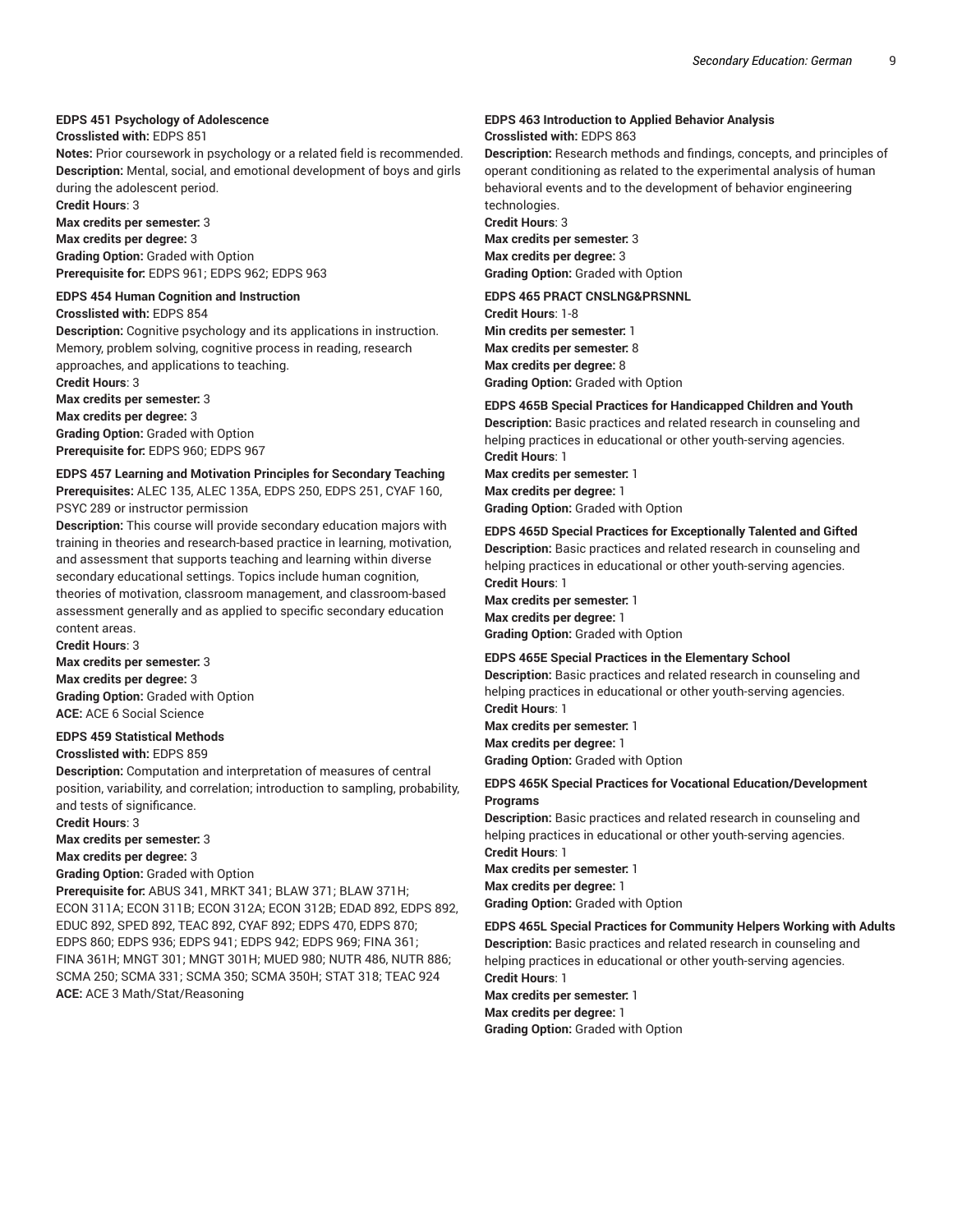# **EDPS 470 Introduction to Educational and Psychological Measurement**

# **Crosslisted with:** EDPS 870

**Prerequisites:** EDPS 459/859

**Description:** Introduction to the construction, evaluation, and ethical use of measurement instruments commonly used in education and psychology. Test construction principles, item analysis, reliability, validity, ethical issues in testing, and evaluation of standardized tests.

**Credit Hours**: 3 **Max credits per semester:** 3 **Max credits per degree:** 3 **Grading Option:** Graded with Option **Prerequisite for:** EDPS 970

#### **EDPS 471 Human Sexuality and Society**

**Crosslisted with:** CYAF 471, PSYC 471, SOCI 471, CYAF 871, EDPS 871, PSYC 871, SOCI 871

#### **Prerequisites:** Junior or Senior standing

**Notes:** Open to advanced students planning careers in the professions in which knowledge of human behavior and society is important (e.g., helping professions, medicine, law, ministry, education, etc.). **Description:** Interdisciplinary approach to the study of human sexuality

in terms of the psychological, social, cultural, anthropological, legal, historical, and physical characteristics of individual sexuality and sex in society.

**Credit Hours**: 3 **Max credits per semester:** 3 **Max credits per degree:** 3 **Grading Option:** Graded with Option

# **EDPS 472 The Psychology of Professional Development and Expertise**

**Description:** Learn evidence-based principles and practices for developing, maintaining, and expanding professional expertise. Topics will include deliberate practice, performance feedback, the pursuit of "range," the need for strategic problem-solving skills in a complex and hyper-specialized technical world, the factors affecting professional judgment and decision-making, how social context affects productivity and success, and experts in relation to the public's expectations. **Credit Hours**: 3

**Max credits per semester:** 3 **Max credits per degree:** 3 **Grading Option:** Graded

# **EDPS 478 Pro-seminar in Latin American Studies**

**Crosslisted with:** ANTH 478, GEOG 478, HIST 478, LAMS 478, POLS 478, SOCI 478, MODL 478, ANTH 878, GEOG 878, HIST 878, POLS 878, SOCI 878, MODL 878, EDPS 878

**Prerequisites:** Junior standing and permission.

**Notes:** Topical seminar required for all Latin American Studies majors. **Description:** An interdisciplinary analysis of topical issues in Latin American Studies.

**Credit Hours**: 3

**Max credits per semester:** 3

**Max credits per degree:** 3

**Grading Option:** Graded with Option

# **EDPS 496 Directed Field Experience**

**Crosslisted with:** EDPS 896 **Prerequisites:** Permission of instructor. **Description:** Complete education-based experiences in research or applied settings under faculty supervision. **Credit Hours**: 1-24 **Min credits per semester:** 1 **Max credits per semester:** 24 **Max credits per degree:** 24 **Grading Option:** Graded with Option

## **EDPS 497 Readings in Educational Psychology and Measurements**

**Prerequisites:** Permission. **Credit Hours**: 1-6 **Min credits per semester:** 1 **Max credits per semester:** 6 **Max credits per degree:** 6 **Grading Option:** Graded with Option

#### **EDPS 498 Special Topics**

**Crosslisted with:** EDPS 898 **Prerequisites:** Permission of instructor. **Description:** Seminar on current issues or topics in educational psychology. Topics vary. **Credit Hours**: 1-6 **Min credits per semester:** 1 **Max credits per semester:** 6 **Max credits per degree:** 6 **Grading Option:** Pass No Pass

#### **EDPS 499H Honors Thesis**

**Prerequisites:** Good standing in the University Honors Program or by invitation.

**Description:** Conduct a scholarly research project and write a University Honors Program or undergraduate thesis. **Credit Hours**: 3 **Max credits per semester:** 3

**Max credits per degree:** 3 **Grading Option:** Graded

# **TEAC 161 Teaching Matters**

**Prerequisites:** Restricted to secondary teacher education majors **Description:** Designed to introduce critical issues, responsibilities, roles, and identities to secondary education majors through school site visits, lectures, and inquiry into what it means to be a secondary school teacher. **Credit Hours**: 3

**Max credits per semester:** 3 **Max credits per degree:** 3 **Grading Option:** Graded

# **TEAC 197 Professional Practicum Experiences**

**Description:** Guided participation in schools and/or selected agencies offering programs for children/youth.

**Credit Hours**: 1-4 **Min credits per semester:** 1 **Max credits per semester:** 4 **Max credits per degree:** 4 **Grading Option:** Graded with Option **Prerequisite for:** TEAC 304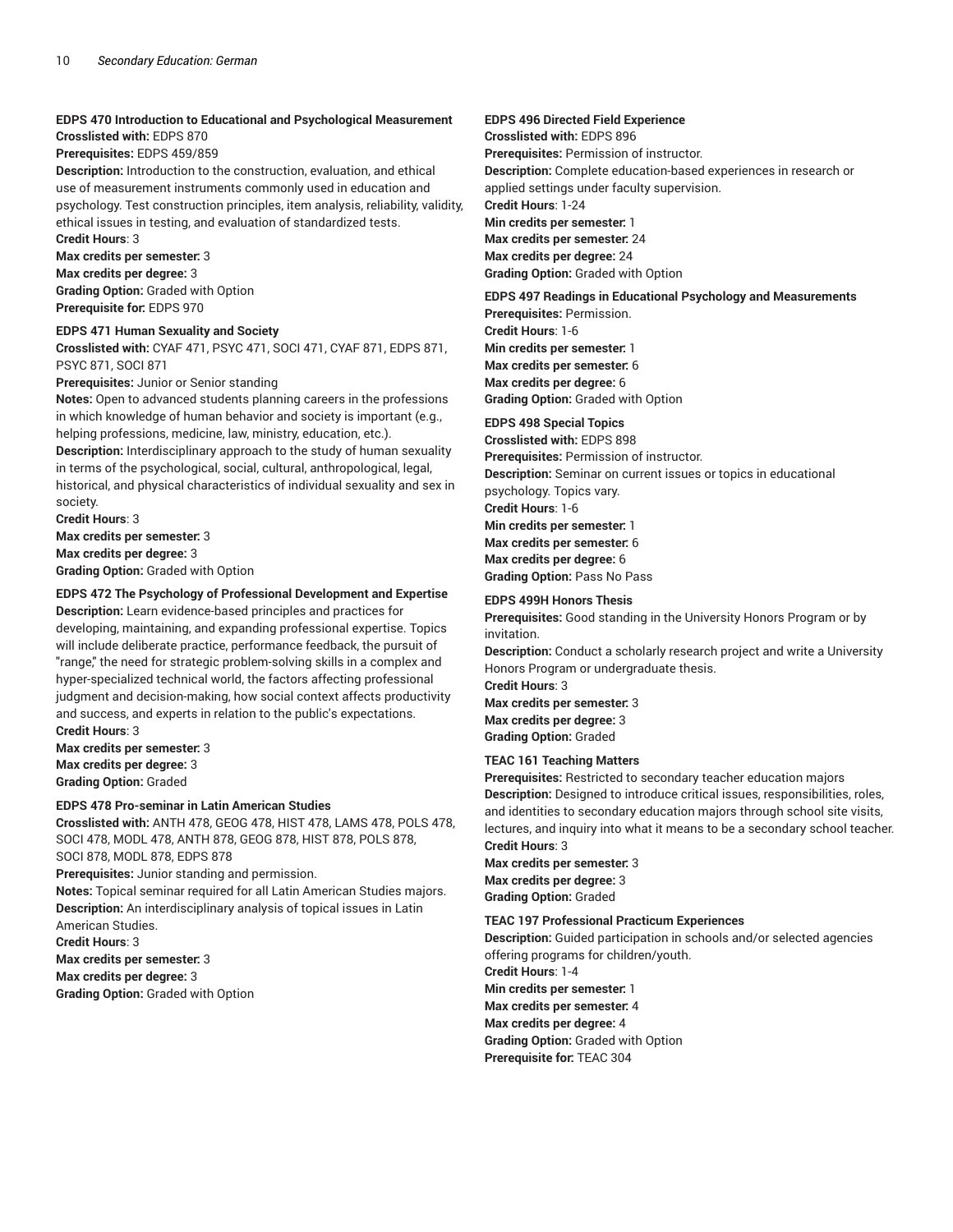### **TEAC 210 Introduction to Industrial Education**

**Description:** Certification, employment potential, terminology, publications, resources, and introduction to the trends, philosophies, methods, and approaches to contemporary industrial education programs.

**Credit Hours**: 3 **Max credits per semester:** 3 **Max credits per degree:** 3

**Grading Option:** Graded with Option

#### **TEAC 213 Education and Migration Crosslisted with:** ANTH 213

**Notes:** A required, introductory, pre-professional course for teaching endorsement in English as a Second Language.

**Description:** Introduction to research in education about migratory, displaced, immigrant, and refugee populations in the United States and elsewhere in the world; Examination of the intersection of migration, education, family, youth cultures, language use, pedagogy, literacies, policy, and transnationalism as key concepts for the 'glocal' activities in which human beings participate in everyday life.

**Credit Hours**: 3-4 **Min credits per semester:** 3 **Max credits per semester:** 4 **Max credits per degree:** 4

**Grading Option:** Graded with Option

#### **TEAC 229 Career and Technical Education: Applications Software**

**Description:** Development of strategies for using various application software packages in Career and Technical Education classrooms. **Credit Hours**: 3

**Max credits per semester:** 3 **Max credits per degree:** 3 **Grading Option:** Graded with Option

#### **TEAC 259 Instructional Technology**

**Description:** Development of understanding related to theories and applications of technology use in K12 classrooms and Speech Language Pathology settings. Guided learning experiences, professional learning networks, human centered design, learning theory, web and mobile applications, portfolios, and education technology at the intersection of race, gender, and class.

**Credit Hours**: 3 **Max credits per semester:** 3 **Max credits per degree:** 3 **Grading Option:** Graded with Option **ACE:** ACE 2 Communication Competence

#### **TEAC 259A Instructional Technology in Elementary Schools**

**Prerequisites:** Admission to Elementary Teacher Education Program **Notes:** Recommended parallel with TEAC 297B, TEAC 308, and MATH 300.

**Description:** Development of strategies for using technology to support K-12 classroom instruction. Internet resources, applications software, and authoring programs.

**Credit Hours**: 2 **Max credits per semester:** 2 **Max credits per degree:** 2 **Grading Option:** Graded

#### **TEAC 259B Practicum in Instructional Technology**

**Prerequisites:** Acceptance into the Teacher Elementary Education Program.

**Notes:** Recommended parallel with TEAC 397A.

**Description:** Practicum in Instructional Technology is a course aimed at supporting pre-service teachers in their efforts to integrate computers, mobile devices, multimedia, and other technological tools to enhance the teaching and learning process.

**Credit Hours**: 1 **Max credits per semester:** 1 **Max credits per degree:** 1

**Grading Option:** Graded

#### **TEAC 297 Professional Practicum Experiences II**

**Notes:** An accompanying seminar is included where the professional role of the teacher is discussed.

**Description:** Guided participation/observation in schools/agencies offering programs for children/youth. An accompanying seminar is included where the professional role of the teacher is discussed. **Credit Hours**: 1-4

**Min credits per semester:** 1 **Max credits per semester:** 4 **Max credits per degree:** 12 **Grading Option:** Graded

#### **TEAC 297A Professional Practicum Experiences II Elementary**

**Notes:** Parallel EDPS 250 **Description:** Guided participation/observation in schools/agencies offering programs for children/youth. **Credit Hours**: 1-4

**Min credits per semester:** 1 **Max credits per semester:** 4 **Max credits per degree:** 4 **Grading Option:** Pass No Pass **Prerequisite for:** SPED 454

#### **TEAC 297B Professional Practicum Experiences II Elementary**

**Notes:** An accompanying seminar is included where the professional role of the teacher is discussed.

**Description:** Guided participation/observation in schools/agencies offering programs for children/youth.

**Credit Hours**: 1-4 **Min credits per semester:** 1 **Max credits per semester:** 4 **Max credits per degree:** 4 **Grading Option:** Graded **Prerequisite for:** TEAC 297E; TEAC 307; TEAC 311; TEAC 313

#### **TEAC 297E Practicum in Teaching English Language Learners in Elementary Schools**

**Prerequisites:** Acceptance to the Elementary Education Program. Parrallel with TEAC 297B, 308, 317, and MATH 300.

**Description:** This practicum accompanies TEAC 317, Teaching English Language Learners in Elementary Schools and is an introduction to teaching ESL in elementary classrooms. It is fifteen hours of observation and participation in classrooms that enroll English language learners. These classrooms may be general education classrooms and/or self-contained (English as a second language) classrooms as site assignments dictate.

**Credit Hours**: 1

**Max credits per semester:** 1 **Max credits per degree:** 1

**Grading Option:** Pass No Pass **Offered:** FALL/SPR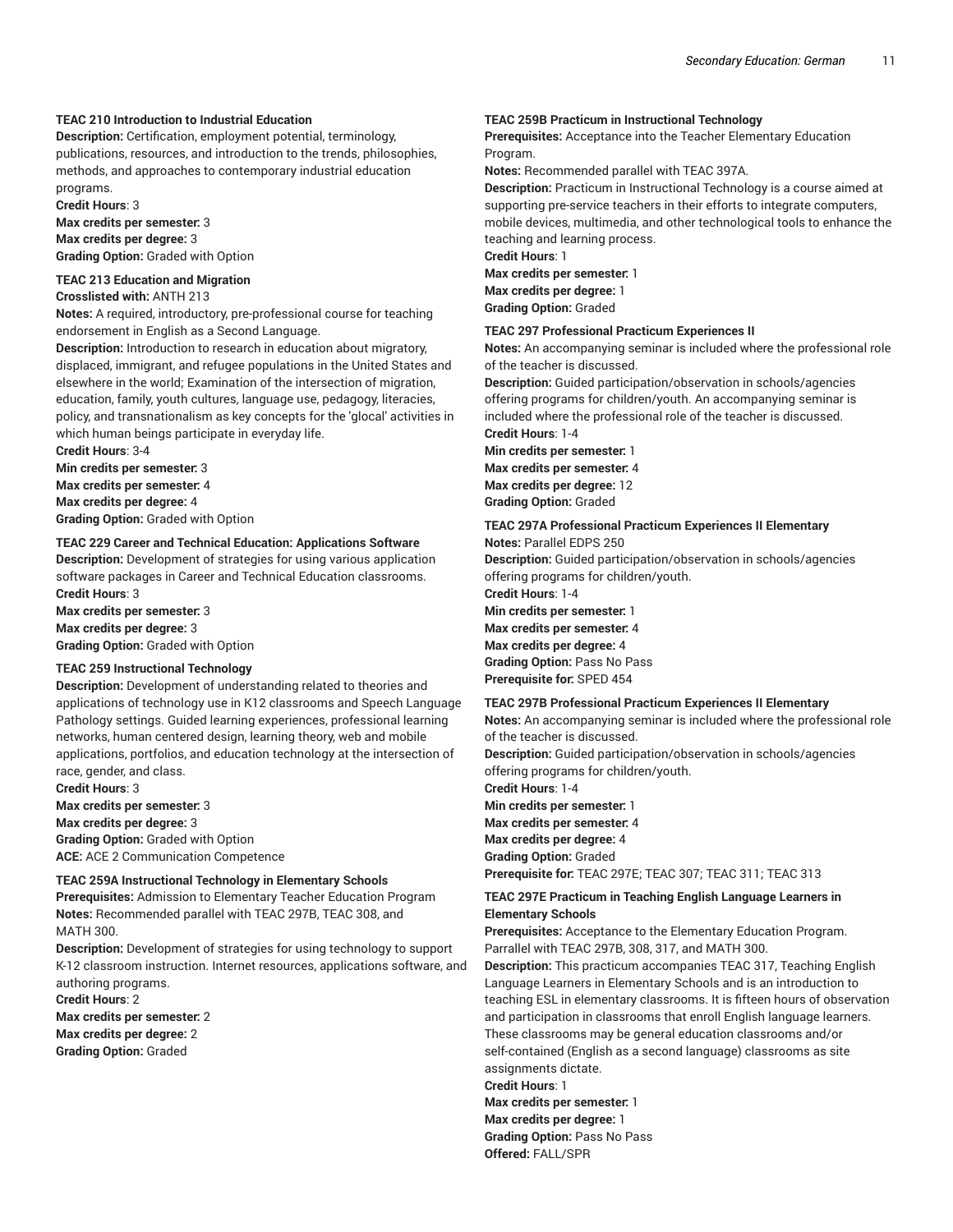## **TEAC 297I Professional Practicum Experiences II Secondary Art**

**Notes:** An accompanying seminar is included where the professional role of the teacher is discussed.

**Description:** Guided participation/observation in schools/agencies

offering programs for children/youth.

**Credit Hours**: 1-4

**Min credits per semester:** 1 **Max credits per semester:** 4

**Max credits per degree:** 4 **Grading Option:** Graded

#### **TEAC 297J Professional Practicum Experiences II Secondary Business Education**

**Notes:** An accompanying seminar is included where the professional role of the teacher is discussed.

**Description:** Guided participation/observation in schools/agencies offering programs for children/youth.

**Credit Hours**: 1-4

**Min credits per semester:** 1

**Max credits per semester:** 4 **Max credits per degree:** 4

**Grading Option:** Graded

#### **TEAC 297M Professional Practicum Experiences II Secondary Industrial Education**

**Notes:** An accompanying seminar is included where the professional role of the teacher is discussed.

**Description:** Guided participation/observation in schools/agencies offering programs for children/youth.

**Credit Hours**: 1-4

**Min credits per semester:** 1 **Max credits per semester:** 4 **Max credits per degree:** 4 **Grading Option:** Graded

#### **TEAC 297N Professional Practicum Experiences II Secondary Language Arts**

**Notes:** An accompanying seminar is included where the professional role of the teacher is discussed.

**Description:** Guided participation/observation in schools/agencies offering programs for children/youth.

**Credit Hours**: 1-4

**Min credits per semester:** 1 **Max credits per semester:** 4 **Max credits per degree:** 4 **Grading Option:** Graded

# **TEAC 297O Professional Practicum Experiences II Secondary Marketing Education**

**Notes:** An accompanying seminar is included where the professional role of the teacher is discussed.

**Description:** Guided participation/observation in schools/agencies offering programs for children/youth.

**Credit Hours**: 1-4

**Min credits per semester:** 1

**Max credits per semester:** 4

**Max credits per degree:** 4 **Grading Option:** Graded

# **TEAC 297P Professional Practicum Experiences II Secondary Mathematics**

**Notes:** An accompanying seminar is included where the professional role of the teacher is discussed. **Description:** Guided participation/observation in schools/agencies offering programs for children/youth. **Credit Hours**: 1-4 **Min credits per semester:** 1 **Max credits per semester:** 4 **Max credits per degree:** 4 **Grading Option:** Graded

#### **TEAC 297R Professional Practicum Experiences II Secondary Modern Languages**

**Notes:** An accompanying seminar is included where the professional role of the teacher is discussed. **Description:** Guided participation/observation in schools/agencies offering programs for children/youth. **Credit Hours**: 1-4 **Min credits per semester:** 1 **Max credits per semester:** 4

**Max credits per degree:** 4 **Grading Option:** Graded

#### **TEAC 297V Professional Practicum Experiences II Secondary Science**

**Notes:** An accompanying seminar is included where the professional role of the teacher is discussed.

**Description:** Guided participation/observation in schools/agencies offering programs for children/youth.

**Credit Hours**: 1-4 **Min credits per semester:** 1 **Max credits per semester:** 4 **Max credits per degree:** 4 **Grading Option:** Graded

# **TEAC 297W Professional Practicum Experiences II Secondary Social Science**

**Notes:** An accompanying seminar is included where the professional role of the teacher is discussed.

**Description:** Guided participation/observation in schools/agencies offering programs for children/youth.

**Credit Hours**: 1-4 **Min credits per semester:** 1 **Max credits per semester:** 4 **Max credits per degree:** 4 **Grading Option:** Graded

# **TEAC 302 Children's Literature**

**Prerequisites:** Admission to the Elementary Teacher Education Program or the Inclusive Education Program.

**Description:** Reading in the broad field of children's literature. Survey of various genres; kinds of books; authors, poets, illustrators; historical development; contemporary topics and trends. Principles and practices in selection and adaptation of literature to the needs of the child. Presentation and instructional methodology.

**Credit Hours**: 3

**Max credits per semester:** 3

**Max credits per degree:** 3

**Grading Option:** Graded with Option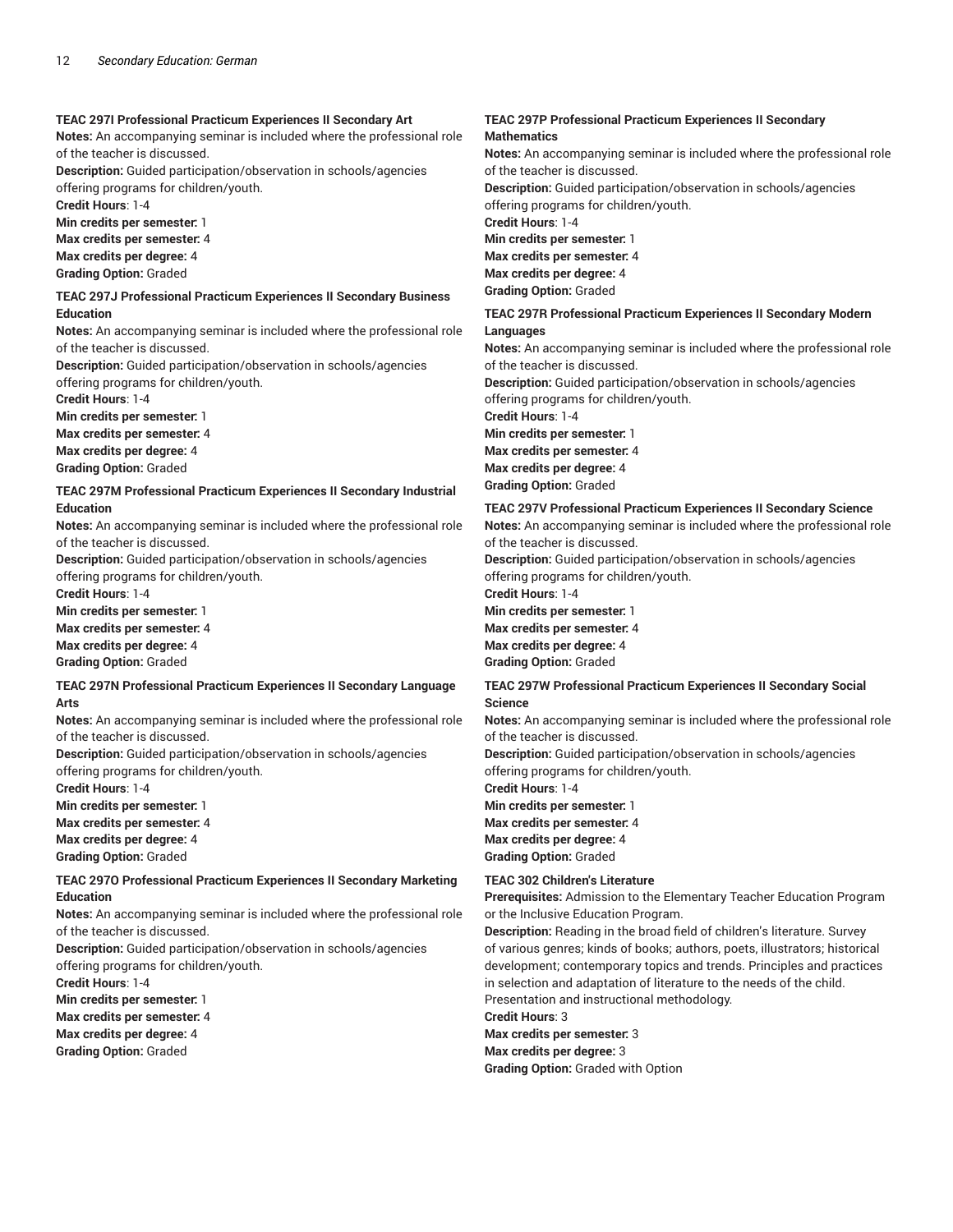#### **TEAC 304 Nursery and Pre-kindergarten Education**

**Prerequisites:** EDPS 362, TEAC 197 (1 cr) or permission.

**Description:** Curriculum materials and equipment; analysis of physical, mental, and emotional development. Records and participation with young children. Parent-teacher relationships.

**Credit Hours**: 2-3

**Min credits per semester:** 2 **Max credits per semester:** 3 **Max credits per degree:** 3

**Grading Option:** Graded with Option

**TEAC 305 The Arts in the Elementary School Curriculum Prerequisites:** Admission to the Elementary Teacher Education Program or the Inclusive Education Program

**Description:** Exploration and experiences with the arts. Supporting ways to include and promote the arts within the curriculum of the elementary school.

**Credit Hours**: 3 **Max credits per semester:** 3 **Max credits per degree:** 3 **Grading Option:** Graded with Option **Course and Laboratory Fee:** \$25

#### **TEAC 306 Teaching Art in the Elementary School**

**Prerequisites:** Admission to Elementary Teacher Education Program. **Description:** The guidance of art through the elementary school in accordance with the growth and development of the child. Objectives, materials, and methods for meaningful teaching of art.

**Credit Hours**: 3 **Max credits per semester:** 3 **Max credits per degree:** 3 **Grading Option:** Graded with Option **Prerequisite for:** TEAC 406

**Course and Laboratory Fee:** \$25

#### **TEAC 307 Teaching Social Studies in the Elementary School**

**Prerequisites:** Admission to the Elementary Teacher Education Program; 6 hrs social sciences; TEAC 297B

**Description:** The role, content, materials, and trends of social studies in childhood education; selection and use of learning experiences; development of lesson plans and/or teaching unit.

**Credit Hours**: 3 **Max credits per semester:** 3

**Max credits per degree:** 3

**Grading Option:** Graded with Option

#### **TEAC 308 Teaching Mathematics in the Elementary School**

**Prerequisites:** Admission to the Elementary Teacher Education Program; Parallel MATH 300 and TEAC 297B

**Description:** Scope, content, and organization of the mathematics curriculum; development, use, and sources of instructional materials; teaching procedures.

**Credit Hours**: 3 **Max credits per semester:** 3 **Max credits per degree:** 3 **Grading Option:** Graded with Option **Prerequisite for:** MATH 300; TEAC 297E

### **TEAC 311 Teaching Reading in the Elementary School**

**Prerequisites:** Admission to the Elementary Teacher Education Program; TEAC 297B; Parallel TEAC 397A

**Description:** Objectives, scope, content, and organization of the reading curriculum; methods of effective teaching; development, use, and sources of instructional materials.

**Credit Hours**: 3

**Max credits per semester:** 3 **Max credits per degree:** 3 **Grading Option:** Graded with Option

**TEAC 313 Teaching Language Arts in the Elementary School**

**Prerequisites:** Admission to the Elementary Teacher Education Program; TEAC 297B; Parallel TEAC 397A

**Description:** Theory and practice of teaching the language arts in the elementary school. Selection, construction, and use of instructional materials for and with elementary children.

**Credit Hours**: 3

**Max credits per semester:** 3 **Max credits per degree:** 3 **Grading Option:** Graded with Option

#### **TEAC 315 Teaching Science in the Elementary School**

**Prerequisites:** Admission to the Elementary Teacher Education Program; two courses in science; TEAC 297B

**Description:** Role, trends, content, and materials of science in childhood education. Development of science experiences for use with children.

**Credit Hours**: 3 **Max credits per semester:** 3 **Max credits per degree:** 3 **Grading Option:** Graded with Option **Course and Laboratory Fee:** \$15

# **TEAC 317 Teaching Multilingual Learners in Elementary School**

**Prerequisites:** Admission to a Teacher Education Program **Notes:** Letter grade only **Description:** Pedagogical, linguistic, and cultural issues in the education of multilingual learners in elementary school classrooms. **Credit Hours**: 2 **Max credits per semester:** 2 **Max credits per degree:** 2 **Grading Option:** Graded

**Prerequisite for:** TEAC 297E

#### **TEAC 323 Career and Technical Education: Multimedia Applications**

**Description:** Integrating instructional multi-media applications into Career and Technical Education courses. **Credit Hours**: 3

**Max credits per semester:** 3 **Max credits per degree:** 3 **Grading Option:** Graded with Option

#### **TEAC 330 Multicultural Education**

**Crosslisted with:** ETHN 330

**Prerequisites:** Sophomore standing. **Description:** Role of minority group status in American society. Ethnic minority group cultures, the existence of subcultures within the mainstream of society, women in the social setting, and their relationship to the American education process. Analytic methods of study. **Credit Hours**: 3

**Max credits per semester:** 3 **Max credits per degree:** 3

**Grading Option:** Graded with Option

**ACE:** ACE 9 Global/Diversity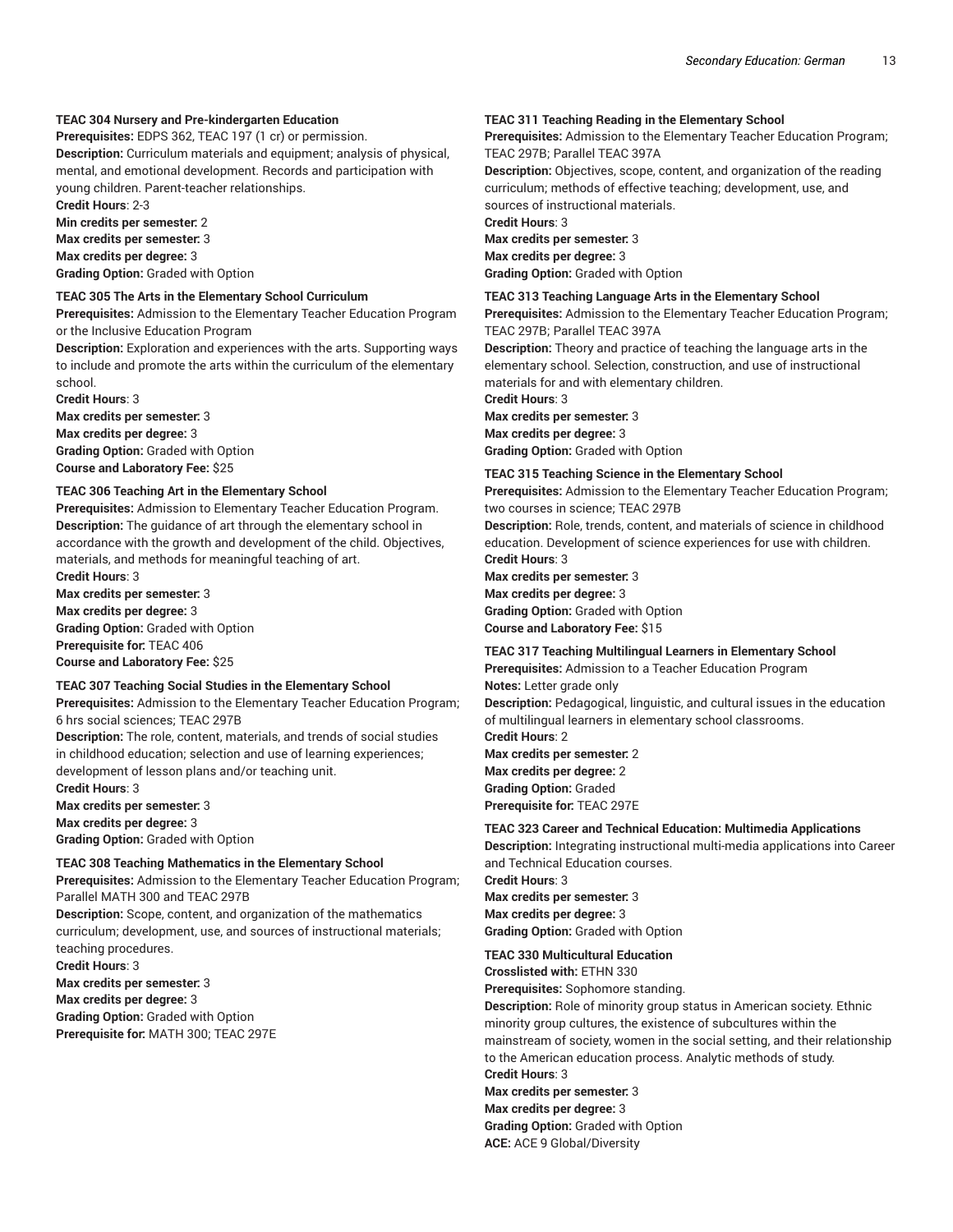### **TEAC 331 School and Society**

#### **Prerequisites:** Sophomore standing.

**Description:** Questions of educational purpose and the complex relationship between school and society. Brings disciplinary resources to bear for developing interpretive, normative, and critical perspectives on education, inside and outside of schools.

**Credit Hours**: 3 **Max credits per semester:** 3

**Max credits per degree:** 3 **Grading Option:** Graded with Option **Prerequisite for:** MUED 282 **ACE:** ACE 8 Civic/Ethics/Stewardship

# **TEAC 351 The Learner Centered Classroom**

**Notes:** Recommended parallel with TEAC 297A.

**Description:** Organizing the learning environment in a culturally and socially responsive classroom. Theory and practice of creating a cooperative community that fosters both social and academic development. Theoretical perspectives are linked to actual classroom experience.

**Credit Hours**: 2

**Max credits per semester:** 2 **Max credits per degree:** 2

**Grading Option:** Graded with Option

#### **TEAC 380 Health and Wellness the Elementary Classroom**

**Description:** The integration of elementary subjects through movement activities and the understanding of healthy concepts. Social skills, health, and mental revitalization for improved academic performance. **Credit Hours**: 2

**Max credits per semester:** 2 **Max credits per degree:** 2 **Grading Option:** Graded

#### **TEAC 397 Professional Practicum Experience III**

**Crosslisted with:** EDPS 397

**Prerequisites:** Admission to Teacher Education Program. **Description:** Guided observations and/or clinical experiences in schools and/or agencies offering programs for children and/or youth.

**Credit Hours**: 1-10 **Min credits per semester:** 1 **Max credits per semester:** 10 **Max credits per degree:** 10 **Grading Option:** Graded with Option

# **TEAC 397A Professional Practicum Experience III Elementary**

**Prerequisites:** Admission to Teacher Education Program. **Description:** Guided observations and/or clinical experiences in schools and/or agencies offering programs for children and/or youth. **Credit Hours**: 1-10 **Min credits per semester:** 1 **Max credits per semester:** 10 **Max credits per degree:** 10

**Grading Option:** Graded with Option

#### **TEAC 397D Professional Practicum Experience III: Unified Primary K-3 Crosslisted with:** EDPS 397D

**Prerequisites:** Admission to Teacher Education Program. **Description:** Guided observations and/or clinical experiences in schools and/or agencies offering programs for children and/or youth. **Credit Hours**: 1-10 **Min credits per semester:** 1 **Max credits per semester:** 10 **Max credits per degree:** 10 **Grading Option:** Graded with Option **Prerequisite for:** TEAC 416A; TEAC 416B **TEAC 397J Professional Practicum Experience III Secondary Business**

**Education Prerequisites:** Admission to Teacher Education Program. **Description:** Guided observations and/or clinical experiences in schools and/or agencies offering programs for children and/or youth. **Credit Hours**: 1-10 **Min credits per semester:** 1 **Max credits per semester:** 10

**Max credits per degree:** 10 **Grading Option:** Graded with Option

# **TEAC 397L Professional Practicum Experience III Information Technology**

**Prerequisites:** Admission to Teacher Education Program. **Description:** Guided observations and/or clinical experiences in schools and/or agencies offering programs for children and/or youth.

**Credit Hours**: 1-10 **Min credits per semester:** 1 **Max credits per semester:** 10 **Max credits per degree:** 10 **Grading Option:** Graded with Option

# **TEAC 397M Professional Practicum Experience III Secondary Industrial Education**

**Prerequisites:** Admission to Teacher Education Program. **Description:** Guided observations and/or clinical experiences in schools and/or agencies offering programs for children and/or youth. **Credit Hours**: 1-10

**Min credits per semester:** 1 **Max credits per semester:** 10 **Max credits per degree:** 10 **Grading Option:** Graded with Option

# **TEAC 397N Professional Practicum Experience III Secondary Language Arts**

**Prerequisites:** Admission to Teacher Education Program.

**Description:** Guided observations and/or clinical experiences in schools and/or agencies offering programs for children and/or youth.

**Credit Hours**: 1-10

**Min credits per semester:** 1 **Max credits per semester:** 10 **Max credits per degree:** 10 **Grading Option:** Graded with Option

#### **TEAC 397O Professional Practicum Experience III Secondary Marketing Education**

**Prerequisites:** Admission to Teacher Education Program. **Description:** Guided observations and/or clinical experiences in schools and/or agencies offering programs for children and/or youth. **Credit Hours**: 1-10 **Min credits per semester:** 1 **Max credits per semester:** 10 **Max credits per degree:** 10 **Grading Option:** Graded with Option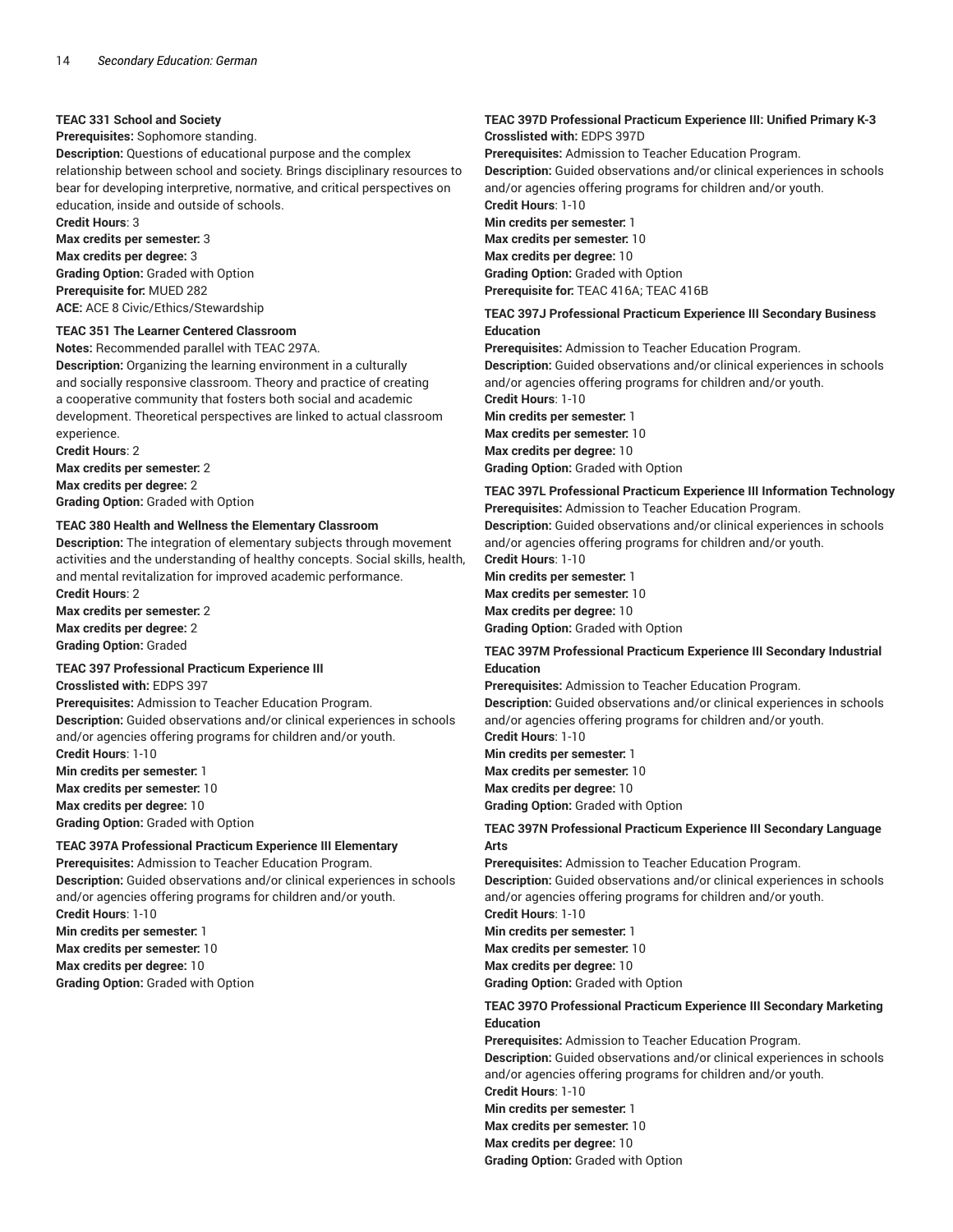# **TEAC 397P Professional Practicum Experience III Secondary Mathematics**

**Prerequisites:** Admission to Teacher Education Program. **Description:** Guided observations and/or clinical experiences in schools and/or agencies offering programs for children and/or youth.

**Credit Hours**: 1-10

**Min credits per semester:** 1

**Max credits per semester:** 10

**Max credits per degree:** 10

**Grading Option:** Graded with Option

#### **TEAC 397R Professional Practicum Experience III Secondary Modern Languages**

**Prerequisites:** Admission to Teacher Education Program. **Description:** Guided observations and/or clinical experiences in schools and/or agencies offering programs for children and/or youth.

**Credit Hours**: 1-10 **Min credits per semester:** 1 **Max credits per semester:** 10 **Max credits per degree:** 10

**Grading Option:** Graded with Option

#### **TEAC 397V Professional Practicum Experience III Secondary Science**

**Prerequisites:** Admission to Teacher Education Program.

**Description:** Guided observations and/or clinical experiences in schools and/or agencies offering programs for children and/or youth. **Credit Hours**: 1-10

**Min credits per semester:** 1 **Max credits per semester:** 10 **Max credits per degree:** 10 **Grading Option:** Graded with Option

#### **TEAC 397W Professional Practicum Experience III Secondary Social Science**

**Prerequisites:** Admission to Teacher Education Program. **Description:** Guided observations and/or clinical experiences in schools and/or agencies offering programs for children and/or youth. **Credit Hours**: 1-10

**Min credits per semester:** 1 **Max credits per semester:** 10 **Max credits per degree:** 10

**Grading Option:** Graded with Option

#### **TEAC 399 Independent Study**

**Prerequisites:** Prior arrangement with and permission of individual faculty member.

**Description:** Special research project or reading program under the direction of a staff member in the department.

**Credit Hours**: 1-3

**Min credits per semester:** 1

**Max credits per semester:** 3

**Max credits per degree:** 6 **Grading Option:** Graded with Option

#### **TEAC 402 Contemporary Children's Literature: Principles and Practices Crosslisted with:** TEAC 802

**Prerequisites:** TEAC 302 and successful completion of student teaching or permission.

**Description:** Contempoary literature for children, all forms and genres; development of meaningful and creative learning activities for children; professional readings and research related to children's literature. **Credit Hours**: 3

**Max credits per semester:** 3 **Max credits per degree:** 3 **Grading Option:** Graded with Option

# **TEAC 403 Student Teaching Seminar**

**Prerequisites:** Parallel TEAC 497A (student teaching).

**Description:** Analysis of the school programs. Education and curriculum, teacher certification, teach and student rights and responsibilities, proper conduct of teachers, selected legal aspects of education, method of communicating with parents and community members, and current issues which impact education.

**Credit Hours**: 1-3 **Min credits per semester:** 1 **Max credits per semester:** 3 **Max credits per degree:** 3 **Grading Option:** Graded with Option

## **TEAC 403A Student Teaching Capstone Seminar Prerequisites:** Parallel TEAC 497A

**Notes:** Three seminars required per semester. Capstone seminar for the elementary education program. The capstone course will accompany the student teaching experience. This reflective study will be presented to peers and faculty in a conference format at the last seminar meeting. This conference format is intended to serve as a step in the transition from student to professional.

**Description:** Examine and reflect on a theme with evidence from preservice development and examine this topic through the entire length of coursework and field experiences.

**Credit Hours**: 3 **Max credits per semester:** 3 **Max credits per degree:** 3 **Grading Option:** Graded **ACE:** ACE 10 Integrated Product

#### **TEAC 403B Secondary Student Teaching Seminar**

**Prerequisites:** Must be admitted approved to student teach (enroll in TEAC 497)

**Notes:** Course numbers and call numbers can be obtained from the appropriate subject matter adviser in the College Student Services Center. **Description:** The capstone course will consist of seminar sessions requiring broad knowledge of teaching by addressing salient issues that complement the pre-service teaching experience, Blackboard discussions, major writing assignments, and a scholarly presentation. Examine and reflect on the themes outlined in the TLTE 14 Dimensions of Teaching. Reflect on evidence from the whole pre-service development and examine it through the entire length of coursework and field experiences.

**Credit Hours**: 3 **Max credits per semester:** 3 **Max credits per degree:** 3 **Grading Option:** Graded **ACE:** ACE 10 Integrated Product

#### **TEAC 403I Student Teaching Seminar : Art K-12**

**Description:** Analysis of the school programs. Education and curriculum, teacher certification, teach and student rights and responsibilities, proper conduct of teachers, selected legal aspects of education, method of communicating with parents and community members, and current issues which impact education.

**Credit Hours**: 1-3

**Min credits per semester:** 1 **Max credits per semester:** 3 **Max credits per degree:** 3 **Grading Option:** Graded with Option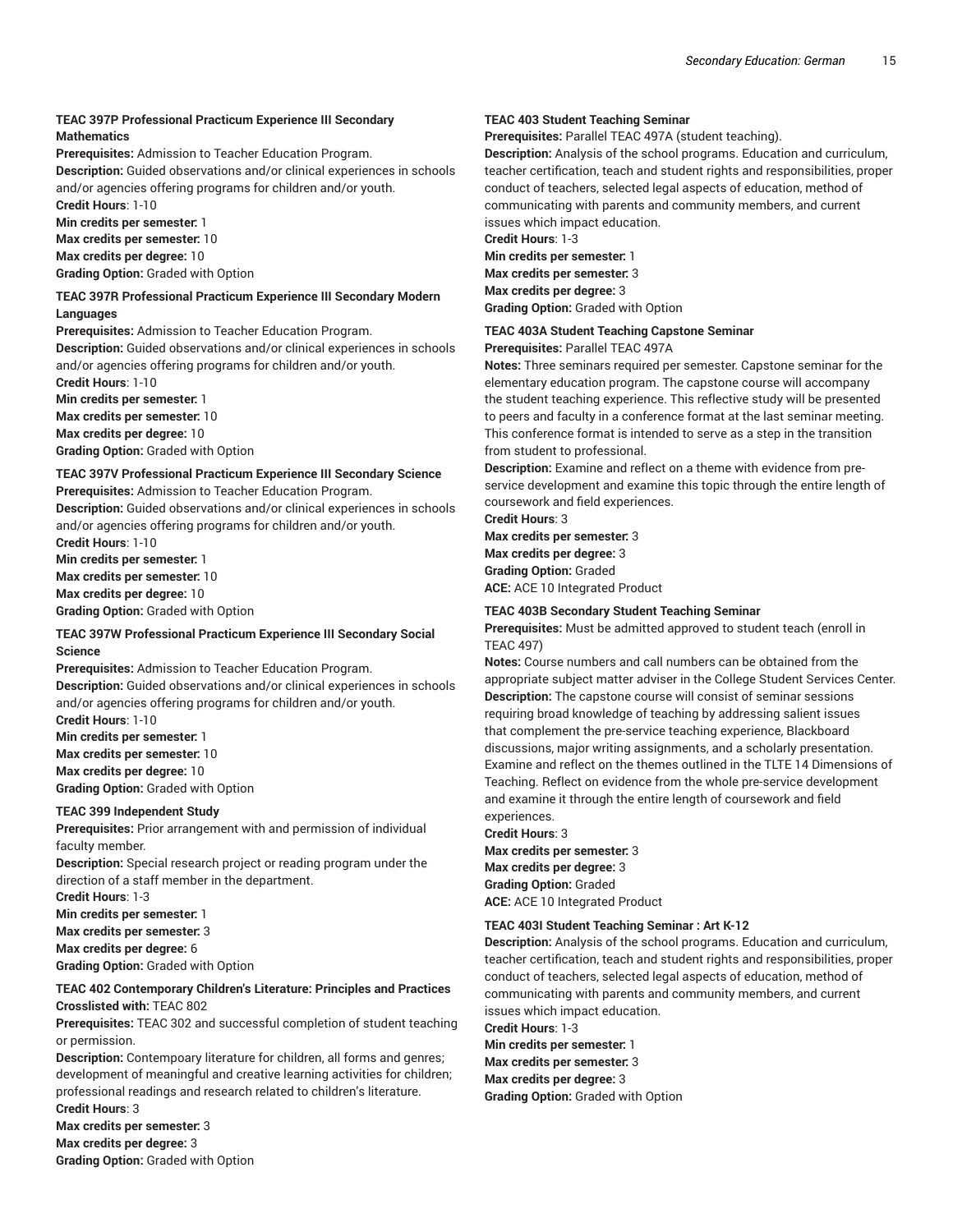#### **TEAC 403N Student Teaching Seminar: Secondary Language Arts**

**Prerequisites:** Must enroll in both TEAC 403N (seminar) and TEAC 497N (student teaching)

**Description:** Analysis of the school programs. Education and curriculum, teacher certification, teach and student rights and responsibilities, proper conduct of teachers, selected legal aspects of education, method of communicating with parents and community members, and current issues which impact education.

**Credit Hours**: 1-3 **Min credits per semester:** 1 **Max credits per semester:** 3 **Max credits per degree:** 3 **Grading Option:** Graded with Option

#### **TEAC 403P Student Teaching Seminar: Secondary Math**

**Prerequisites:** Must enroll in both TEAC 403P (seminar) and TEAC 497P (student teaching)

**Description:** Analysis of the school programs. Education and curriculum, teacher certification, teach and student rights and responsibilities, proper conduct of teachers, selected legal aspects of education, method of communicating with parents and community members, and current issues which impact education.

**Credit Hours**: 1-3 **Min credits per semester:** 1 **Max credits per semester:** 3 **Max credits per degree:** 3 **Grading Option:** Graded with Option

#### **TEAC 403Q Student Teaching Seminar: Middle School**

**Description:** Analysis of the school programs. Education and curriculum, teacher certification, teach and student rights and responsibilities, proper conduct of teachers, selected legal aspects of education, method of communicating with parents and community members, and current issues which impact education.

**Credit Hours**: 1-3 **Min credits per semester:** 1 **Max credits per semester:** 3 **Max credits per degree:** 3 **Grading Option:** Graded with Option

# **TEAC 403R Student Teaching Seminar: Secondary Modern Language**

**Prerequisites:** Must enroll in both TEAC 403R (seminar) and TEAC 497R (student teaching)

**Description:** Analysis of the school programs. Education and curriculum, teacher certification, teach and student rights and responsibilities, proper conduct of teachers, selected legal aspects of education, method of communicating with parents and community members, and current issues which impact education.

**Credit Hours**: 1-3 **Min credits per semester:** 1 **Max credits per semester:** 3 **Max credits per degree:** 3 **Grading Option:** Graded with Option

#### **TEAC 403V Student Teaching Seminar: Secondary Science**

**Prerequisites:** Must enroll in both TEAC 403V (seminar) and TEAC 497V (student teaching)

**Description:** Analysis of the school programs. Education and curriculum, teacher certification, teach and student rights and responsibilities, proper conduct of teachers, selected legal aspects of education, method of communicating with parents and community members, and current issues which impact education.

**Credit Hours**: 1-3 **Min credits per semester:** 1 **Max credits per semester:** 3 **Max credits per degree:** 3 **Grading Option:** Graded with Option

#### **TEAC 403W Student Teaching Seminar: Secondary Social Science**

**Prerequisites:** Must enroll in both TEAC 403W (seminar) and TEAC 497W (student teaching)

**Description:** Analysis of the school programs. Education and curriculum, teacher certification, teach and student rights and responsibilities, proper conduct of teachers, selected legal aspects of education, method of communicating with parents and community members, and current issues which impact education.

**Credit Hours**: 1-3

**Min credits per semester:** 1 **Max credits per semester:** 3 **Max credits per degree:** 3 **Grading Option:** Graded with Option

#### **TEAC 406 Improvement of Instruction in Elementary School Art**

**Prerequisites:** 12 hrs education including TEAC 306 or equivalent; teaching experience or student teaching.

**Description:** Techniques, plans, and procedures for improving instruction in elementary school art. Current practices, issues, and trends; evaluation of instructional materials.

**Credit Hours**: 3

**Max credits per semester:** 3 **Max credits per degree:** 3

**Grading Option:** Graded with Option

#### **TEAC 408A Improvement of Instruction in School Mathematics Primary: K-3**

**Crosslisted with:** TEAC 808A

**Description:** Techniques, plans, and procedures for improving instruction in mathematics. Analysis of current instructional and supervisory practices. Evaluation of research and instructional materials.

**Credit Hours**: 3 **Max credits per semester:** 3 **Max credits per degree:** 3 **Grading Option:** Graded with Option

# **TEAC 408B Improvement of Instruction in School Mathematics Elementary: 4-6**

**Crosslisted with:** TEAC 808B

**Description:** Techniques, plans, and procedures for improving instruction in mathematics. Analysis of current instructional and supervisory practices. Evaluation of research and instructional materials. **Credit Hours**: 3 **Max credits per semester:** 3 **Max credits per degree:** 3

**Grading Option:** Graded with Option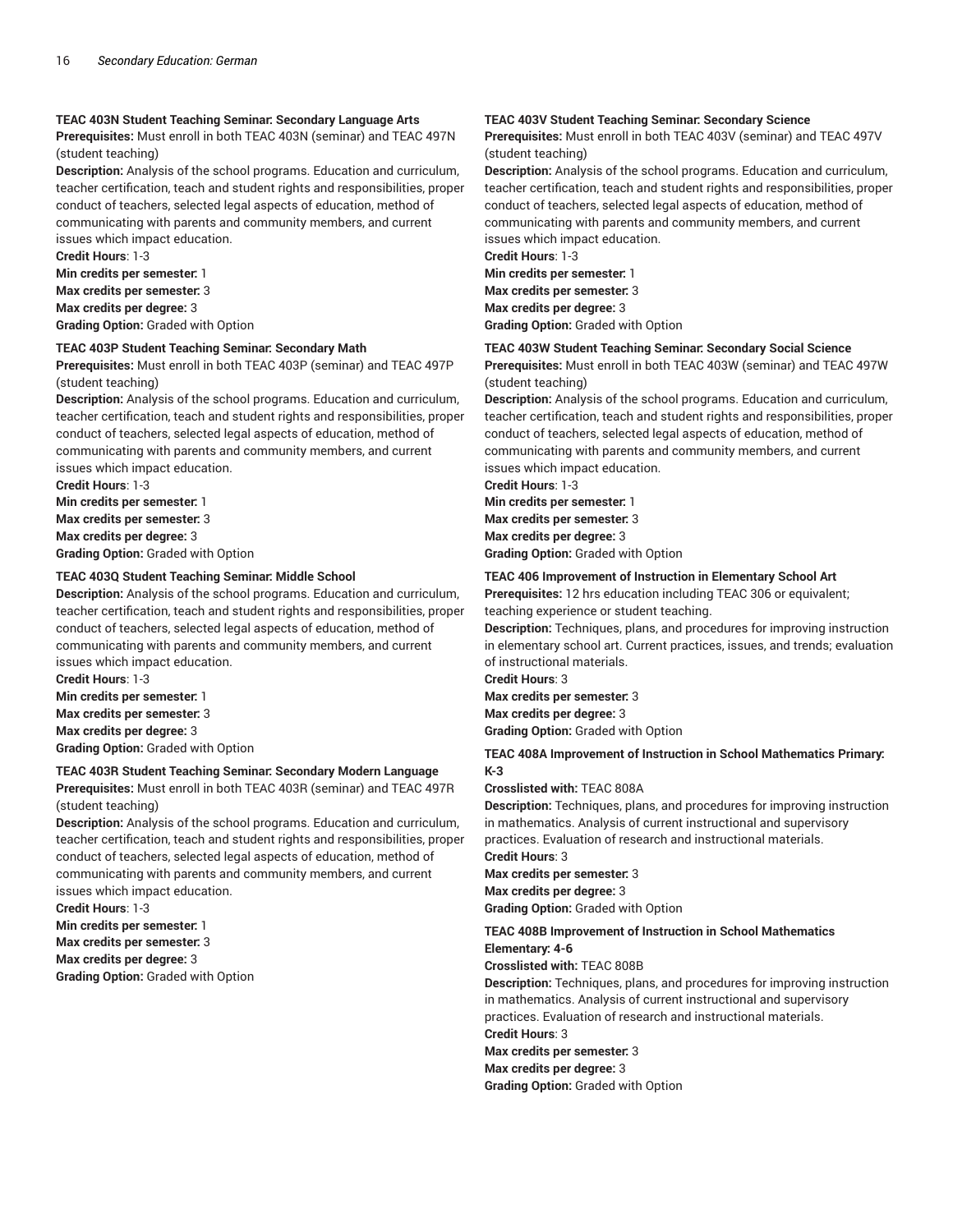## **TEAC 408J Improvement of Instruction in School Mathematics Special Topics**

#### **Crosslisted with:** TEAC 808J

**Description:** Techniques, plans, and procedures for improving instruction in mathematics. Analysis of current instructional and supervisory practices. Evaluation of research and instructional materials. **Credit Hours**: 3

**Max credits per semester:** 3 **Max credits per degree:** 3 **Grading Option:** Graded with Option

#### **TEAC 410 Educational Program for Kindergarten Children**

**Crosslisted with:** TEAC 810

**Description:** Recent developments in education of children and their bearing on the selection and guidance of appropriate activities and materials for the kindergarten. Related functions of home, school, and other educational agencies.

**Credit Hours**: 3 **Max credits per semester:** 3 **Max credits per degree:** 3

**Grading Option:** Graded with Option

# **TEAC 411 Reading Processes and Practices**

**Crosslisted with:** TEAC 811

**Description:** Overview of reading processes and programs with attention to strategies for comprehension and word identification, approaches, and materials. A. Teaching Reading B. Special Topics in Reading C. Response to Intervention - Reading

**Credit Hours**: 1-6 **Min credits per semester:** 1 **Max credits per semester:** 6

**Max credits per degree:** 6

**Grading Option:** Graded with Option

# **TEAC 411A Teaching Reading**

# **Crosslisted with:** TEAC 811A

**Description:** Overview of reading processes and programs with attention to strategies for comprehension and word identification, approaches, and materials.

**Credit Hours**: 1-6 **Min credits per semester:** 1 **Max credits per semester:** 6 **Max credits per degree:** 6 **Grading Option:** Graded with Option

# **TEAC 411B Special Topics in Reading**

**Crosslisted with:** TEAC 811B

**Description:** Overview of reading processes and programs with attention to strategies for comprehension and word identification, approaches, and materials.

**Credit Hours**: 1-6

**Min credits per semester:** 1

**Max credits per semester:** 6 **Max credits per degree:** 6

**Grading Option:** Graded with Option

# **TEAC 411C Response to Intervention - Reading**

**Crosslisted with:** TEAC 811C

**Description:** Overview of reading processes and programs with attention to strategies for comprehension and word identification, approaches, and materials.

**Credit Hours**: 1-6 **Min credits per semester:** 1 **Max credits per semester:** 6 **Max credits per degree:** 6 **Grading Option:** Graded with Option

## **TEAC 412 Improvement of Instruction in Elementary School Science Crosslisted with:** TEAC 812

**Prerequisites:** 12 hrs education including TEAC 315 or permission; teaching experience or student teaching

**Description:** Techniques, plans, and procedures for improving instruction in elementary school science. Current practices, issues, and trends; evaluation of instructional materials.

**Credit Hours**: 3

**Max credits per semester:** 3 **Max credits per degree:** 3 **Grading Option:** Graded with Option

# **TEAC 413 Studies in Teaching English as a Second Language**

**Crosslisted with:** TEAC 813 **Description:** Preparation for teaching K-12 learners whose language of nurture is not English. **Credit Hours**: 1-15

**Min credits per semester:** 1 **Max credits per semester:** 15 **Max credits per degree:** 15 **Grading Option:** Graded with Option

# **TEAC 413A Second Language Acquisition**

**Crosslisted with:** TEAC 813A **Description:** Theoretical exploration of how second / additional languages are learned. **Credit Hours**: 1-3 **Min credits per semester:** 1 **Max credits per semester:** 3 **Max credits per degree:** 3 **Grading Option:** Graded with Option

# **TEAC 413B ESL: Teaching and Curriculum**

**Crosslisted with:** TEAC 813B **Description:** Preparation for teaching K-12 learners whose language of nurture is not English **Credit Hours**: 1-3 **Min credits per semester:** 1 **Max credits per semester:** 3 **Max credits per degree:** 3 **Grading Option:** Graded with Option

**TEAC 413D World Languages Assessment**

**Crosslisted with:** TEAC 813D **Description:** Preparation for teaching K-12 learners whose language of nurture is not English **Credit Hours**: 1-3 **Min credits per semester:** 1 **Max credits per semester:** 3 **Max credits per degree:** 3 **Grading Option:** Graded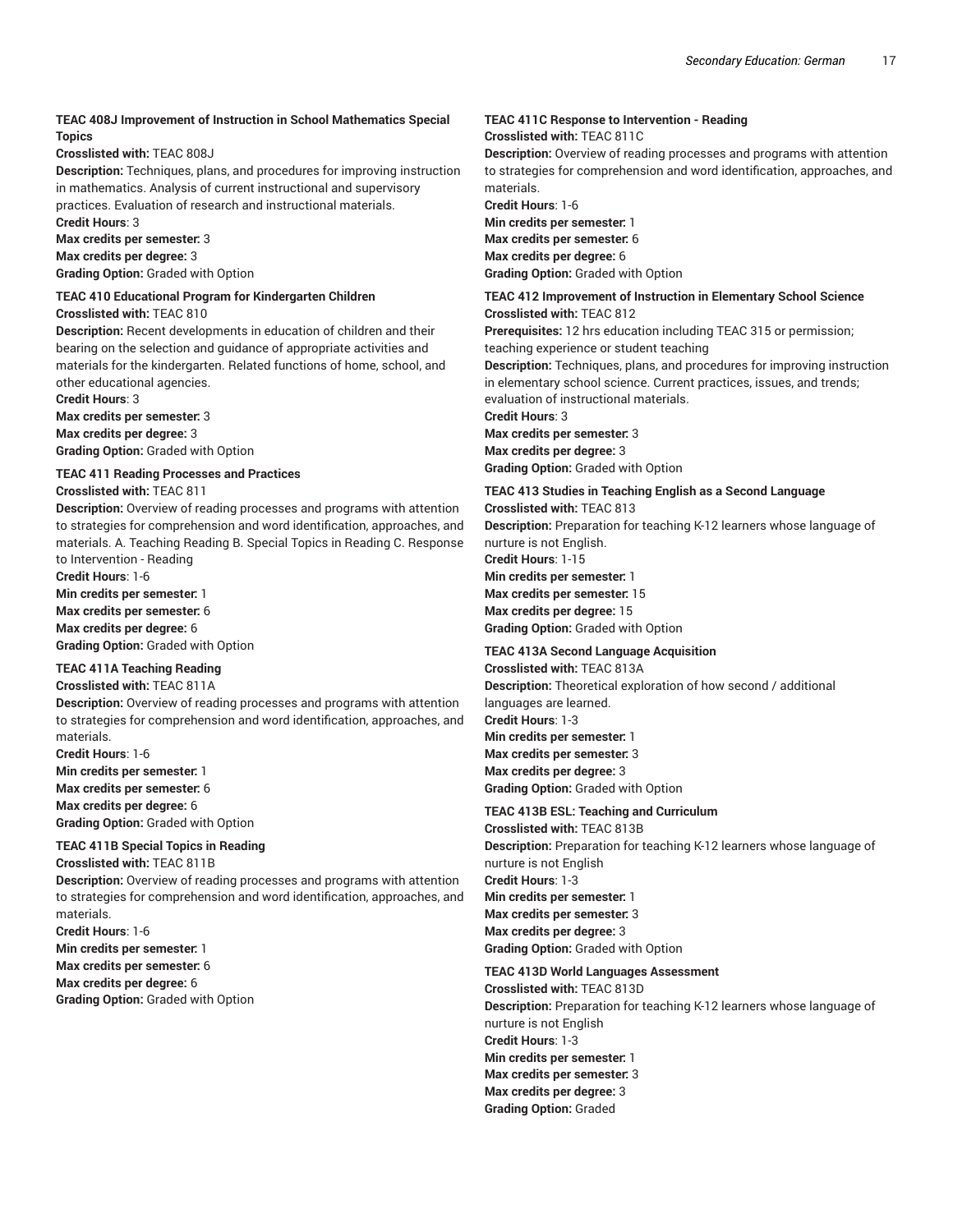## **TEAC 413E Special Topics in TESOL**

**Crosslisted with:** TEAC 813E

**Description:** Individual or group study of specific and timely topics in the teaching of English to speakers of other languages (TESOL)

**Credit Hours**: 1-6

**Min credits per semester:** 1

**Max credits per semester:** 6

**Max credits per degree:** 6

**Grading Option:** Graded with Option

**TEAC 413K Linguistics for Language Teachers Crosslisted with:** TEAC 813K

**Description:** An introduction to basic concepts in linguistics such as phonetics, phonology, morphology, syntax, semantics, neurolinguistics, discourse analysis and language variation. Designed for teachers (or future teachers) of English as an additional language, but also for world language teachers, classroom activities feature identifying theoretical underpinnings of practical language issues and connect them to questions language learners will have.

**Credit Hours**: 3 **Max credits per semester:** 3 **Max credits per degree:** 3 **Grading Option:** Graded with Option

# **TEAC 413M Teaching Multilingual Learners in Content Areas Crosslisted with:** TEAC 813M

**Notes:** Required for English Language Learner (ELL) certification. **Description:** Theory and pedagogy in the teaching of multilingual learners at all levels of K-12 education. Identify and design linguistically and culturally responsive instruction for multilingual learners in the content areas (e.g. language arts, science, mathematics, social sciences) **Credit Hours**: 3

**Max credits per semester:** 3 **Max credits per degree:** 3 **Grading Option:** Graded with Option

# **TEAC 413P Teaching English as an International Language**

**Crosslisted with:** TEAC 813P

**Description:** Methodologies for teaching English to speakers of other languages (TESOL) in domestic and international settings. **Credit Hours**: 3

**Max credits per semester:** 3 **Max credits per degree:** 3 **Grading Option:** Graded

# **TEAC 416 Inclusive Early Childhood Methods**

**Crosslisted with:** TEAC 816

**Prerequisites:** Admission to the Inclusive Early Childhood Teacher Education Program; CYAF 374 and CYAF 374L.

**Description:** The creation and practice of developmentally appropriate instruction in curricular areas for K to 3rd grades. Role of the teacher and/or facilitator in relationship to the primary curriculum and learning environment.

**Credit Hours**: 3

**Max credits per semester:** 3

**Max credits per degree:** 9

**Grading Option:** Graded with Option

#### **TEAC 416A Literacy Methods for the Primary Student: K to 3rd Prerequisites:** Parallel TEAC 397D.

**Description:** The creation and practice of developmentally appropriate instruction in curricular areas for K to 3rd grades. Role of the teacher and/or facilitator in relationship to the primary curriculum and learning environment.

**Credit Hours**: 3 **Max credits per semester:** 3

**Max credits per degree:** 3 **Grading Option:** Graded with Option

## **TEAC 416B Social Studies and Science Methods for the Primary Student: K to 3rd**

**Prerequisites:** Parallel TEAC 397D.

**Description:** The creation and practice of developmentally appropriate instruction in curricular areas for K to 3rd grades. Role of the teacher and/or facilitator in relationship to the primary curriculum and learning environment.

**Credit Hours**: 3

**Max credits per semester:** 3 **Max credits per degree:** 3 **Grading Option:** Graded with Option

# **TEAC 416D Inclusive Early Childhood Mathematics Methods for the Primary Student: K to 3rd**

**Prerequisites:** Parallel TEAC 397D.

**Description:** The creation and practice of developmentally appropriate instruction in curricular areas for K to 3rd grades. Role of the teacher and/or facilitator in relationship to the primary curriculum and learning environment.

**Credit Hours**: 3

**Max credits per semester:** 3 **Max credits per degree:** 3 **Grading Option:** Graded with Option **Prerequisite for:** MATH 300

# **TEAC 418 Teaching Writing in K-12 Schools**

**Crosslisted with:** TEAC 818

**Description:** Learning and teaching of writing with consideration given to developmental factors of children and adolescents.

**Credit Hours**: 3 **Max credits per semester:** 3 **Max credits per degree:** 3

**Grading Option:** Graded with Option

#### **TEAC 420 Teaching Foreign Language in the Elementary School Crosslisted with:** TEAC 820

**Description:** Theory, research and practice of most recent foreign language models and strategies.

**Credit Hours**: 3

**Max credits per semester:** 3

**Max credits per degree:** 3

**Grading Option:** Graded with Option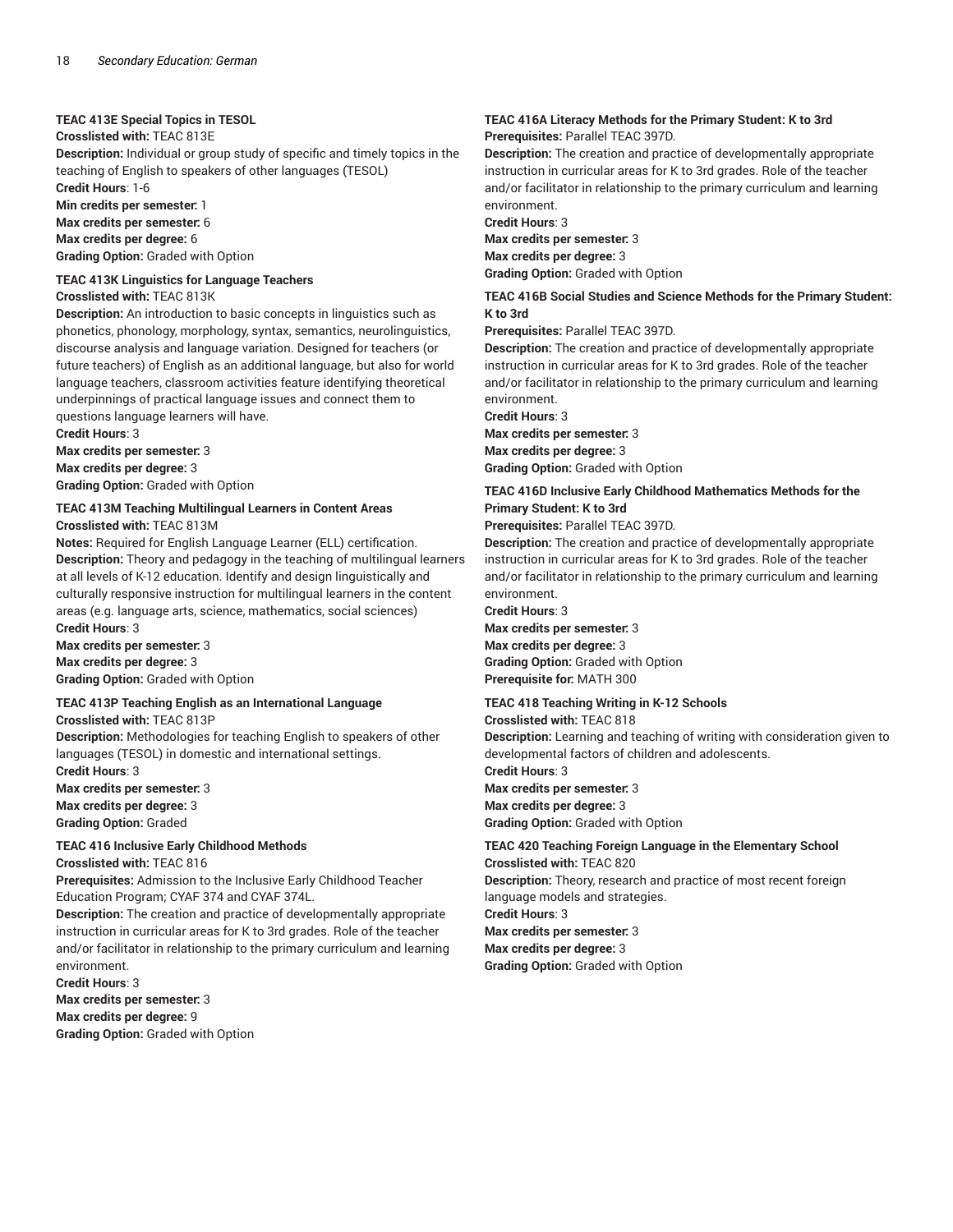# **TEAC 425 Work-Based Learning/Coordinating Techniques**

#### **Crosslisted with:** TEAC 825, EDAD 825

**Description:** Foundation and scope of current and projected vocational cooperative education programs and general education work experience. Coordination techniques, selection and placement, instructional procedures, youth leadership activities, organization and administration, and evaluation of cooperative occupational education.

**Credit Hours**: 1-3 **Min credits per semester:** 1

**Max credits per semester:** 3

**Max credits per degree:** 3

**Grading Option:** Graded with Option

#### **TEAC 430 Introduction to Philosophy of Education Crosslisted with:** TEAC 830

**Description:** Fundamental ideas and skills that students can use to begin to form personal philosophical perspectives on education that can be justified intellectually, practically, and ethically. Using case studies of realistic school situations and the theoretical work of a range of writers in education, students explore conceptions of teaching, learning, curriculum, and the relationship between school and society.

**Credit Hours**: 3 **Max credits per semester:** 3 **Max credits per degree:** 3

**Grading Option:** Graded with Option

# **TEAC 431 Studies in the Foundations of Education**

**Crosslisted with:** TEAC 831

**Description:** Social and cultural analyses of curriculum, teaching, and education policy from disciplinary perspectives.

**Credit Hours**: 3

**Max credits per semester:** 3 **Max credits per degree:** 12

**Grading Option:** Graded with Option

#### **TEAC 431A Studies in the Foundations of Education - The Anthropology of Education**

#### **Crosslisted with:** TEAC 831A

**Description:** Social and cultural analyses of curriculum, teaching, and education policy from disciplinary perspectives.

**Credit Hours**: 3

**Max credits per semester:** 3

**Max credits per degree:** 3

**Grading Option:** Graded with Option

# **TEAC 431J Studies in the Foundations of Education - Special Topics Crosslisted with:** TEAC 831J

**Description:** Social and cultural analyses of curriculum, teaching, and education policy from disciplinary perspectives. **Credit Hours**: 3

**Max credits per semester:** 3 **Max credits per degree:** 3

**Grading Option:** Graded with Option

# **TEAC 432 Higher Education in America**

**Crosslisted with:** TEAC 832, EDAD 832 **Description:** History and development of America's colleges and universities and a study of some recent trends and problems in higher education. **Credit Hours**: 3 **Max credits per semester:** 3

**Max credits per degree:** 3 **Grading Option:** Graded with Option **Course and Laboratory Fee:** \$30

# **TEAC 433 Comparative Education**

**Crosslisted with:** TEAC 833

**Description:** Foundations, trends, and problems of selected national systems of education as seen in cultural perspective.

**Credit Hours**: 3 **Max credits per semester:** 3 **Max credits per degree:** 3 **Grading Option:** Graded with Option

#### **TEAC 433A Comparative Education Survey**

**Crosslisted with:** TEAC 833A

**Description:** Comparative Education investigates origins, goals, organization, challenges, and accomplishments of various countries' school systems with intentional comparisons to American practices. The 'A' format is a survey course that considers examples from all over the world. The 'B' format focuses on a single country (plus the U.S. for comparative purposes) and includes overseas travel-study (e.g., to South Korea, South Africa, or Chile) and visits to schools in the visited countries. **Credit Hours**: 3

**Max credits per semester:** 3 **Max credits per degree:** 3 **Grading Option:** Graded

#### **TEAC 433B Comparative Education: Special Topics/Travel Study Crosslisted with:** TEAC 833B

**Notes:** This course could be taken more than once for additional credits assuming the student uses it for travel-study to different places. For example, a student could not visit South Korea twice with the same professor teaching the same syllabus, but could visit South Korea once (as one 3-hour course) and South Africa (as another 3-hour course). **Description:** Investigates origins, goals, organization, challenges, and accomplishments of various countries' school systems with intentional comparisons to American practices. The 'B' format focuses on a single country (plus the U.S. for comparative purposes) and includes overseas travel-study (e.g., to South Korea, South Africa, or Chile) and visits to schools in the visited countries.

**Credit Hours**: 3-9

**Min credits per semester:** 3 **Max credits per semester:** 9 **Max credits per degree:** 9 **Grading Option:** Graded with Option

#### **TEAC 434 Ethics and Education**

**Crosslisted with:** TEAC 834

**Description:** Basic issues in ethics and education. Using theoretical material and case studies, students consider such ideas and issues as the nature of moral judgment, equality, justice, caring, and respect for persons, and discuss how educators might respond in ethically justifiable ways to difficult situations they may encounter.

**Credit Hours**: 3

**Max credits per semester:** 3 **Max credits per degree:** 3 **Grading Option:** Graded with Option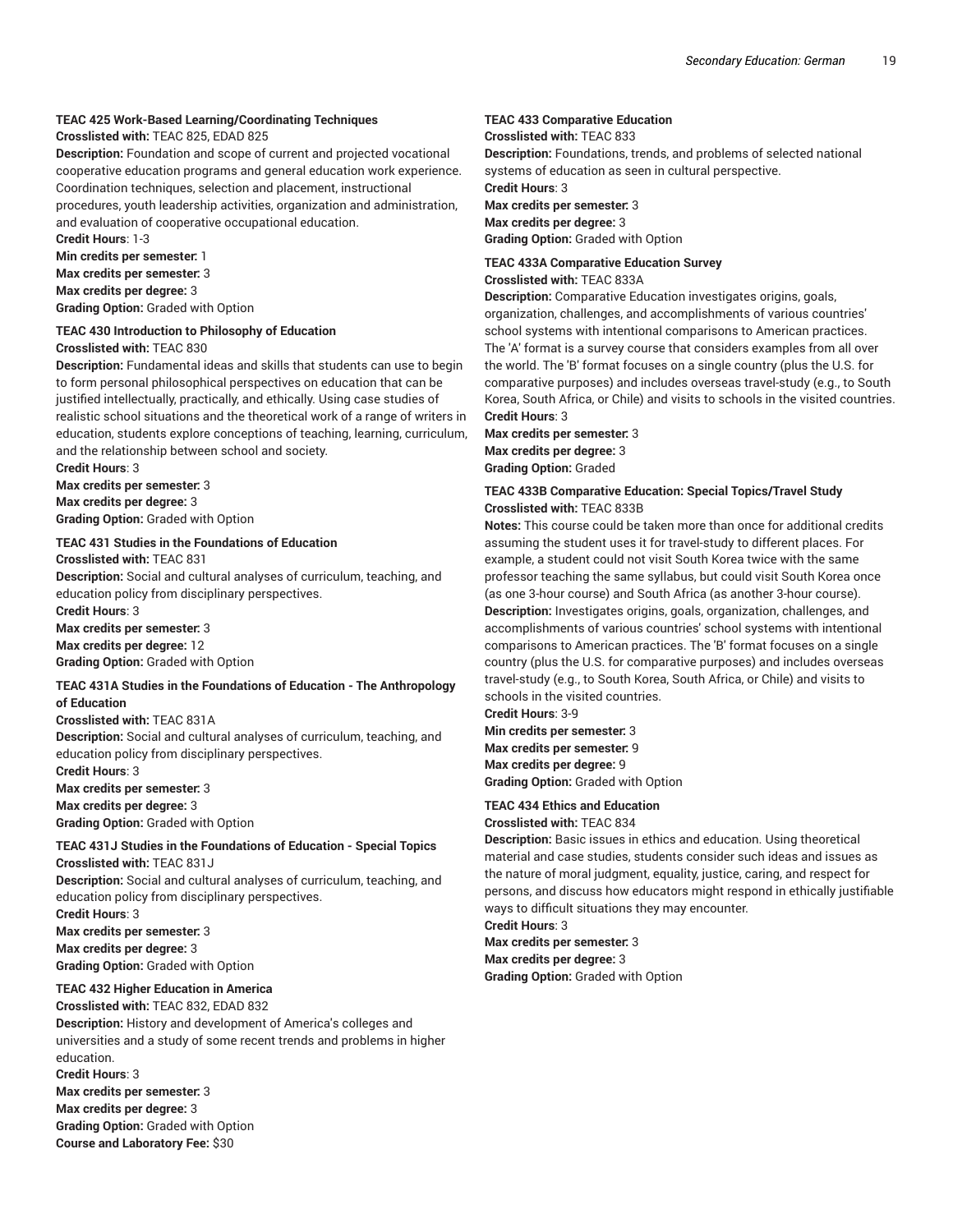#### **TEAC 436 Latin American Education**

#### **Crosslisted with:** TEAC 836

**Prerequisites:** 12 hours education, social sciences, or Latin American Studies; or permission.

**Description:** Survey of contemporary practices and problems in Latin American education, with special emphasis on the role of education in the national development.

**Credit Hours**: 3 **Max credits per semester:** 3 **Max credits per degree:** 3 **Grading Option:** Graded with Option

#### **TEAC 437 Democracy and Education**

**Description:** Democracy and how educational institutions and practices might facilitate or hinder democratic process and aims. The fact of cultural and moral pluralism in the United States, and to the educational responses to pluralism that are possible and appropriate in a polity that aims to be democratic. A range of stances on these issues.

**Credit Hours**: 3 **Max credits per semester:** 3 **Max credits per degree:** 3 **Grading Option:** Graded with Option

# **TEAC 438 Linguistics in Language and Learning Contexts Crosslisted with:** TEAC 838

**Description:** Discusses the relationships among language and learning, educator and learner discourses, and knowledge and action in connection to sociolinguistics, educational practice, and professional development. Introduction to English language morphology, syntax, phonology, semantics, and pragmatics as well as the language of schooling, its linguistic as well as socio-cultural and cognitive features. Addresses issues of diversity and social justice in education. **Credit Hours**: 3

**Max credits per semester:** 3 **Max credits per degree:** 3 **Grading Option:** Graded with Option

#### **TEAC 439 Literature for Adolescents**

#### **Crosslisted with:** TEAC 839

**Prerequisites:** Admission to the Teacher Education Program. **Description:** Wide range of young adult literature available for use in schools. Critical and rhetorical tools for responding to a variety of literary texts and techniques for eliciting a wider range of responses to literature; consideration for readers aged 11-16.

**Credit Hours**: 3

**Max credits per semester:** 3

**Max credits per degree:** 3 **Grading Option:** Graded with Option

# **TEAC 441 Content Area Reading, Grades 4-12**

**Crosslisted with:** TEAC 841

**Description:** Simultaneous teaching of academic content and functional teaching of reading in the content areas; assessment of comprehension, vocabulary/concept attainment; analyses of text; improvement of content area learning through reading/writing development.

**Credit Hours**: 3

**Max credits per semester:** 3

**Max credits per degree:** 3

**Grading Option:** Graded with Option

# **TEAC 443 Career and Technical Education: Curriculum Issues**

**Description:** Curriculum issues in Career and Technical Education courses using instructional technology. Subject integration, application of standards, use of Web-based resources and resource management. **Credit Hours**: 3

**Max credits per semester:** 3 **Max credits per degree:** 3 **Grading Option:** Graded with Option

#### **TEAC 444 Career and Technical Education: Technology Issues**

**Description:** Technology issues and the impact on society of access, privacy, confidentiality, ethics and emerging technologies; professional attitude and responsibility in using technology.

**Credit Hours**: 3 **Max credits per semester:** 3 **Max credits per degree:** 3 **Grading Option:** Graded with Option

#### **TEAC 451 Learning and Teaching Principles and Practices Crosslisted with:** TEAC 851

**Prerequisites:** Admission to the Teacher Education Program; completion of 80 percent of subject-area course work with a 2.5 GPA or better. **Description:** Theoretical issues in the area of teaching and learning as applied to the individual disciplines.

**Credit Hours**: 3-4

**Min credits per semester:** 3 **Max credits per semester:** 4 **Max credits per degree:** 4 **Grading Option:** Graded with Option **Course and Laboratory Fee:** \$15

#### **TEAC 451I Learning and Teaching Principles and Practices: Secondary Art**

**Crosslisted with:** TEAC 851I **Description:** Theoretical issues in the area of teaching and learning as applied to the individual disciplines. **Credit Hours**: 3-4 **Min credits per semester:** 3 **Max credits per semester:** 4 **Max credits per degree:** 4 **Grading Option:** Graded with Option

**Course and Laboratory Fee:** \$15

#### **TEAC 451K Learning and Teaching Principles and Practices: Career and Technical Education**

**Prerequisites:** Admission to the Teacher Education Program; completion of 80 percent of subject-area course work with a 2.5 GPA or better. **Description:** Theoretical issues in the area of teaching and learning as applied to the individual disciplines. Procedures for writing, selecting and organizing subject matter for instruction.

**Credit Hours**: 3-4

**Min credits per semester:** 3 **Max credits per semester:** 4 **Max credits per degree:** 4 **Grading Option:** Graded with Option

#### **TEAC 451L Learning and Teaching Principles and Practices: Methods of Teaching Information Technology**

**Description:** Theoretical issues in the area of teaching and learning as applied to the individual disciplines. **Credit Hours**: 3 **Max credits per semester:** 3

**Max credits per degree:** 3

**Grading Option:** Graded with Option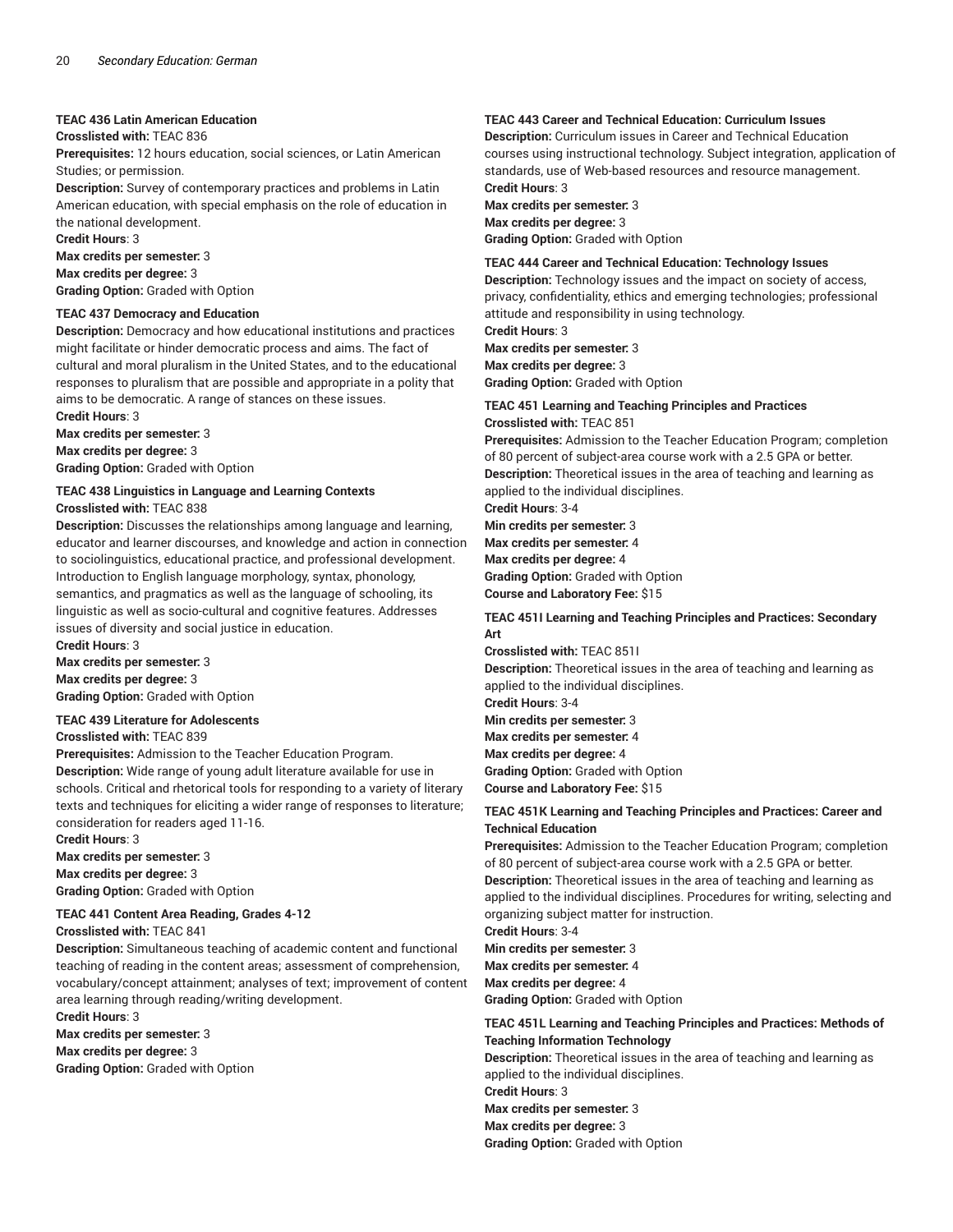#### **TEAC 451N Learning and Teaching Principles and Practices: Secondary Language Arts**

**Crosslisted with:** TEAC 851N

**Prerequisites:** Admission to the Teacher Education Program; completion of 80 percent of subject-area course work with a 2.5 GPA or better. **Description:** Theoretical issues in the area of teaching and learning as applied to the individual disciplines.

**Credit Hours**: 3-4

**Min credits per semester:** 3

**Max credits per semester:** 4

**Max credits per degree:** 4

**Grading Option:** Graded with Option

#### **TEAC 451O Learning and Teaching Principles and Practices: Marketing Education**

**Description:** Theoretical issues in the area of teaching and learning as applied to the individual disciplines.

**Credit Hours**: 3

**Max credits per semester:** 3

**Max credits per degree:** 3

**Grading Option:** Graded with Option

**TEAC 451P Learning and Teaching Principles and Practices: Secondary Mathematics**

#### **Crosslisted with:** TEAC 851P

**Prerequisites:** Admission to the Teacher Education Program; completion of 80 percent of subject-area course work with a 2.5 GPA or better. **Description:** Theoretical issues in the area of teaching and learning as applied to the individual disciplines. Innovative methodology and planning, teaching, and evaluating math lessons for diverse learners. **Credit Hours**: 3-4

**Min credits per semester:** 3 **Max credits per semester:** 4 **Max credits per degree:** 4

**Grading Option:** Graded with Option

#### **TEAC 451R Learning and Teaching Principles and Practices: Secondary Modern Languages**

#### **Crosslisted with:** TEAC 851R

**Prerequisites:** Admission to the Teacher Education Program; completion of 80 percent of subject-area course work with a 2.5 GPA or better. **Description:** Theoretical issues in the area of teaching and learning as applied to the individual disciplines.

**Credit Hours**: 3-4

**Min credits per semester:** 3 **Max credits per semester:** 4

**Max credits per degree:** 4

**Grading Option:** Graded with Option

# **TEAC 451V Learning and Teaching Principles and Practices: Secondary Science**

**Crosslisted with:** TEAC 851V

**Prerequisites:** Admission to the Teacher Education Program; completion of 80 percent of subject-area course work with a 2.5 GPA or better. Parallel with TEAC 397V.

**Description:** Theoretical issues in the area of teaching and learning as applied to the individual disciplines. Investigates issues in secondary science learning and teaching with emphasis on contextualized practice in each field as well as interdisciplinary approaches to planning, research, testing, laboratory safety, and the affective and cognitive needs of diverse learners.

**Credit Hours**: 3-4

**Min credits per semester:** 3 **Max credits per semester:** 4 **Max credits per degree:** 4 **Grading Option:** Graded with Option **Course and Laboratory Fee:** \$15

#### **TEAC 451W Learning and Teaching Principles and Practices: Secondary Social Science**

**Crosslisted with:** TEAC 851W

**Prerequisites:** Admission to the Teacher Education Program; completion of 80 percent of subject-area course work with a 2.5 GPA or better. **Description:** Theoretical issues in the area of teaching and learning as

applied to the individual disciplines.

**Credit Hours**: 3-4 **Min credits per semester:** 3

**Max credits per semester:** 4 **Max credits per degree:** 4

**Grading Option:** Graded with Option

# **TEAC 452 Curriculum Principles and Practices**

**Crosslisted with:** TEAC 852

**Prerequisites:** Admission to the Teacher Education Program; completion of 80 percent of subject-area course work with 2.5 GPA or better. **Description:** Focus on practical issues in the area of teaching and learning as applied to the individual disciplines.

**Credit Hours**: 2-3

**Min credits per semester:** 2 **Max credits per semester:** 3 **Max credits per degree:** 3 **Grading Option:** Graded with Option **Course and Laboratory Fee:** \$15

# **TEAC 452I Curriculum Principles and Practices Secondary Art Crosslisted with:** TEAC 852I

**Description:** Focus on practical issues in the area of teaching and learning as applied to the individual disciplines. **Credit Hours**: 2-3 **Min credits per semester:** 2 **Max credits per semester:** 3 **Max credits per degree:** 3 **Grading Option:** Graded with Option **Course and Laboratory Fee:** \$15

**TEAC 452J Curriculum Principles and Practices - Business Education Description:** Focus on practical issues in the area of teaching and learning as applied to the individual disciplines. **Credit Hours**: 2-3 **Min credits per semester:** 2 **Max credits per semester:** 3 **Max credits per degree:** 3 **Grading Option:** Graded with Option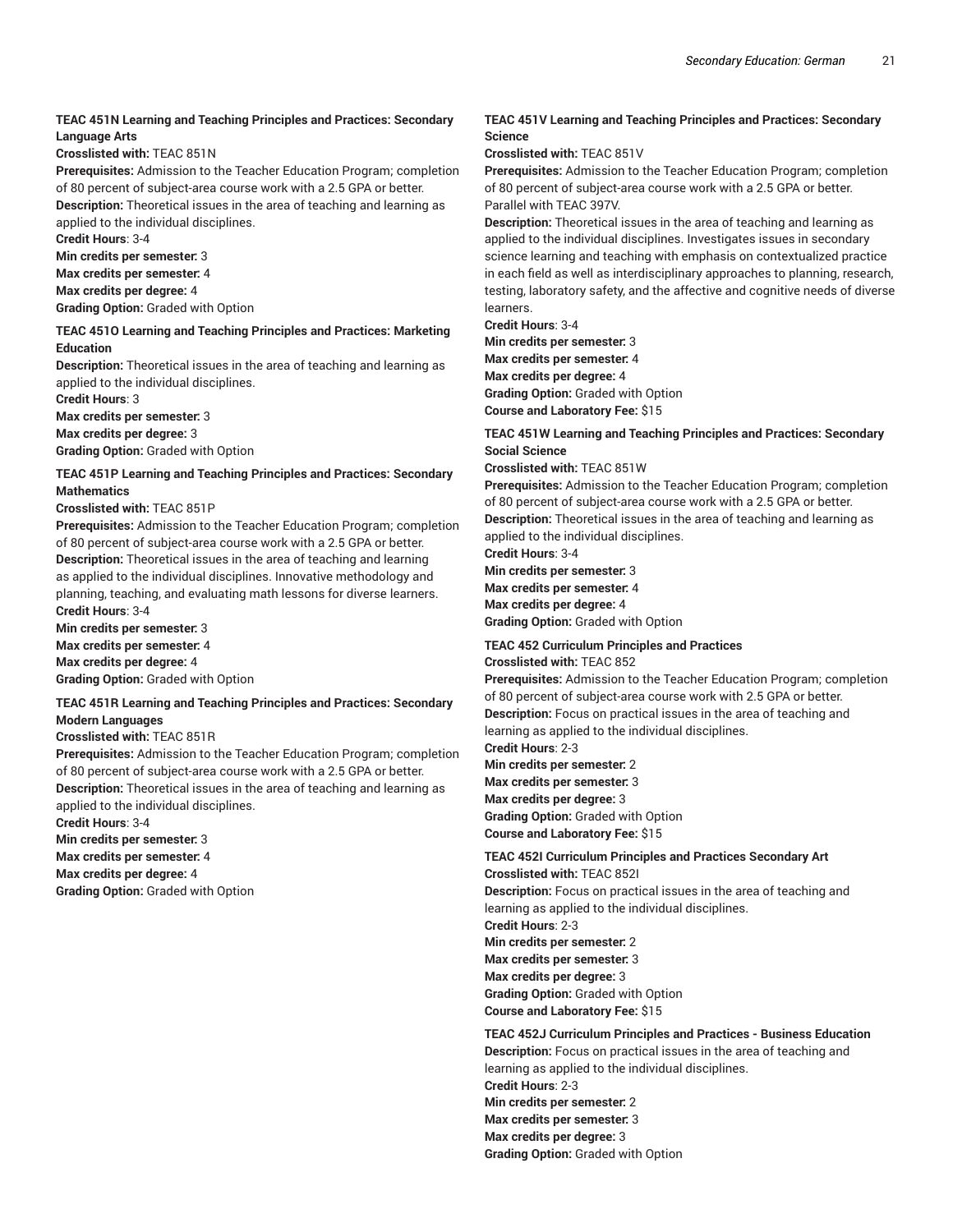#### **TEAC 452M Curriculum Principles and Practices - Industrial Education**

**Description:** Focus on practical issues in the area of teaching and learning as applied to the individual disciplines. **Credit Hours**: 2-3

**Min credits per semester:** 2 **Max credits per semester:** 3 **Max credits per degree:** 3 **Grading Option:** Graded with Option

# **TEAC 452N Curriculum Principles and Practices Secondary Language Crosslisted with:** TEAC 852N

**Description:** Focus on practical issues in the area of teaching and learning as applied to the individual disciplines.

**Credit Hours**: 2-3 **Min credits per semester:** 2 **Max credits per semester:** 3 **Max credits per degree:** 3 **Grading Option:** Graded with Option

# **TEAC 452P Curriculum Principles and Practices Secondary Mathematics Crosslisted with:** TEAC 852P

**Description:** Focus on practical issues in the area of teaching and learning as applied to the individual disciplines. **Credit Hours**: 2-3 **Min credits per semester:** 2 **Max credits per semester:** 3 **Max credits per degree:** 3

**Grading Option:** Graded with Option

# **TEAC 452R Curriculum Principles and Practices Secondary Modern Languages**

**Crosslisted with:** TEAC 852R **Description:** Focus on practical issues in the area of teaching and learning as applied to the individual disciplines. **Credit Hours**: 2-3 **Min credits per semester:** 2 **Max credits per semester:** 3 **Max credits per degree:** 3 **Grading Option:** Graded with Option

# **TEAC 452V Curriculum Principles and Practices Secondary Science Crosslisted with:** TEAC 852V

**Description:** Focus on practical issues in the area of teaching and learning as applied to the individual disciplines. **Credit Hours**: 2-3 **Min credits per semester:** 2

**Max credits per semester:** 3 **Max credits per degree:** 3 **Grading Option:** Graded with Option **Course and Laboratory Fee:** \$15

#### **TEAC 452W Curriculum Principles and Practices Secondary Social Science**

**Crosslisted with:** TEAC 852W

**Description:** Focus on practical issues in the area of teaching and learning as applied to the individual disciplines. **Credit Hours**: 2-3 **Min credits per semester:** 2 **Max credits per semester:** 3 **Max credits per degree:** 3 **Grading Option:** Graded with Option

# **TEAC 453V The Middle Level Professional Methods: Science**

**Description:** Development of competence in planning, teaching, classroom management and assessment. Covers the scope, content, and organization of curriculum and instructional materials.

**Credit Hours**: 2 **Max credits per semester:** 2 **Max credits per degree:** 2 **Grading Option:** Graded with Option

#### **TEAC 454 Multiethnic Literature for Children & Adolescents Crosslisted with:** TEAC 854

**Description:** Engage with literature written for children and adolescent audiences that examines cultural and ethnic portrayals of texts and illustrations. Study a variety of genres set in various global locations as well as works focusing on the lives of minority and marginalized groups in the United States. Critically examine and explore past and current literary representations of race, ethnicity, gender, and culture as reflected by people, places, and customs in connection to one's own perceptions and how such views develop. Inquiry and critical analysis serve as the foundation for exploration and understanding of issues presented in this course.

**Credit Hours**: 3

**Max credits per semester:** 3 **Max credits per degree:** 3 **Grading Option:** Graded with Option **Offered:** SUMMER

#### **TEAC 454E Literature in Education: Special Topics**

**Description:** Comparative analyses of literature and the role of the reader as meaning maker in educational settings.

**Credit Hours**: 3 **Max credits per semester:** 3 **Max credits per degree:** 3 **Grading Option:** Graded with Option

# **TEAC 480 Teaching with Technology**

**Crosslisted with:** TEAC 880

**Description:** Survey and analysis of the application of technology to improve teaching. Research and related literature on learning, teaching and curriculum, and the critical application of technology and the development of teaching strategies.

**Credit Hours**: 1-3 **Min credits per semester:** 1 **Max credits per semester:** 3 **Max credits per degree:** 3 **Grading Option:** Graded with Option

#### **TEAC 480A Teaching with Technology: Survey of Instructional Technology Crosslisted with:** TEAC 880A

**Description:** Survey and analysis of the application of technology to improve teaching. Research and related literature on learning, teaching and curriculum, and the critical application of technology and the development of teaching strategies.

**Credit Hours**: 1-3 **Min credits per semester:** 1 **Max credits per semester:** 3 **Max credits per degree:** 3 **Grading Option:** Graded with Option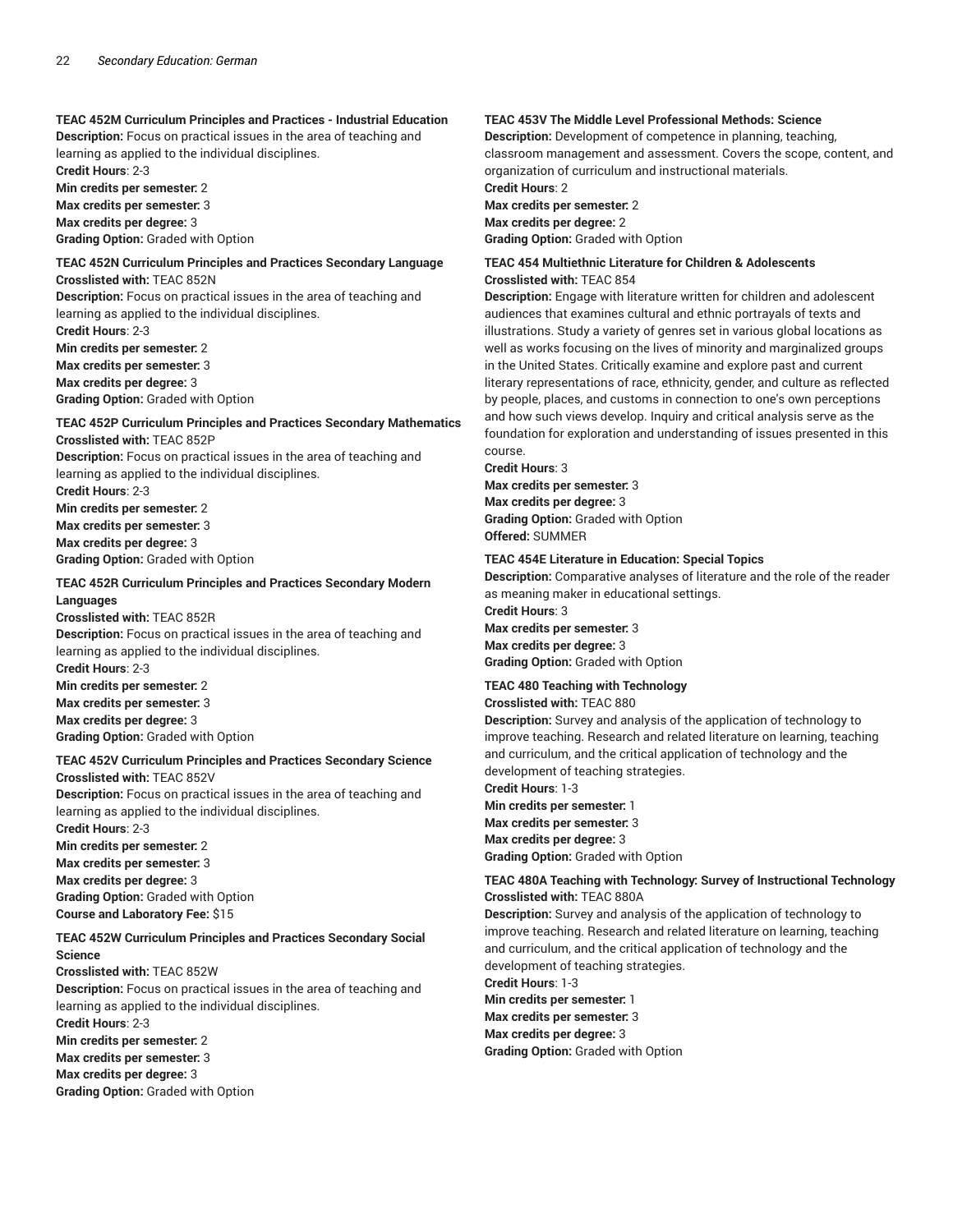# **TEAC 480B Teaching with Technology: Designing Instructional Technology K-12**

#### **Crosslisted with:** EDAD 880B, TEAC 880B

**Description:** Survey and analysis of the application of technology to improve teaching. Research and related literature on learning, teaching and curriculum, and the critical application of technology and the development of teaching strategies.

**Credit Hours**: 1-3

**Min credits per semester:** 1

**Max credits per semester:** 3

**Max credits per degree:** 3

**Grading Option:** Graded with Option

#### **TEAC 480E Teaching with Technology: Instructional Technology in Mathematics**

#### **Crosslisted with:** TEAC 880E

**Description:** Survey and analysis of the application of technology to improve teaching. Research and related literature on learning, teaching and curriculum, and the critical application of technology and the development of teaching strategies.

**Credit Hours**: 1-3

**Min credits per semester:** 1

**Max credits per semester:** 3 **Max credits per degree:** 3

**Grading Option:** Graded with Option

#### **TEAC 480J Teaching with Technology: Instructional Technology in Language Arts**

#### **Crosslisted with:** TEAC 880J

**Description:** Survey and analysis of the application of technology to improve teaching. Research and related literature on learning, teaching and curriculum, and the critical application of technology and the development of teaching strategies.

**Credit Hours**: 1-3 **Min credits per semester:** 1 **Max credits per semester:** 3 **Max credits per degree:** 3 **Grading Option:** Graded with Option

### **TEAC 480K Teaching with Technology: Instructional Technology in Science**

#### **Crosslisted with:** TEAC 880K

**Description:** Survey and analysis of the application of technology to improve teaching. Research and related literature on learning, teaching and curriculum, and the critical application of technology and the development of teaching strategies.

**Credit Hours**: 1-3 **Min credits per semester:** 1 **Max credits per semester:** 3 **Max credits per degree:** 3

**Grading Option:** Grade Pass/No Pass Option

### **TEAC 480L Teaching with Technology: Instructional Technology in Social Sciences**

#### **Crosslisted with:** TEAC 880L

**Description:** Survey and analysis of the application of technology to improve teaching. Research and related literature on learning, teaching and curriculum, and the critical application of technology and the development of teaching strategies.

**Credit Hours**: 1-3

**Min credits per semester:** 1

**Max credits per semester:** 3 **Max credits per degree:** 3

**Grading Option:** Graded with Option

## **TEAC 480M Teaching with Technology: Learning Analytics, Assessment, and Evaluation**

**Crosslisted with:** TEAC 880M

**Notes:** Due to the rapidly changing nature of learning analytics this course may be repeated.

**Description:** Survey and analysis of the application of technologysupported learning analytics, assessment, and evaluation to improve teaching and learning. Research and related literature on learning, teaching and curriculum, and the critical application of technology and the development of technology's role in supporting teaching and learning strategies.

**Credit Hours**: 3

**Max credits per semester:** 3 **Max credits per degree:** 6

**Grading Option:** Graded with Option **Offered:** SUMMER

### **TEAC 480N Teaching with Technology: Web Teaching Crosslisted with:** TEAC 880N

**Description:** Survey and analysis of the application of technology to improve teaching. Research and related literature on learning, teaching and curriculum, and the critical application of technology and the development of teaching strategies.

**Credit Hours**: 1-3

**Min credits per semester:** 1 **Max credits per semester:** 3 **Max credits per degree:** 3 **Grading Option:** Graded with Option

#### **TEAC 480P Teaching with Technology: Special Topics Crosslisted with:** TEAC 880P

**Description:** Survey and analysis of the application of technology to improve teaching. Research and related literature on learning, teaching and curriculum, and the critical application of technology and the development of teaching strategies.

**Credit Hours**: 1-3 **Min credits per semester:** 1 **Max credits per semester:** 3 **Max credits per degree:** 3 **Grading Option:** Graded with Option

# **TEAC 482 Instructional Applications of Computers-Practicum**

**Crosslisted with:** TEAC 882 **Prerequisites:** Permission.

**Description:** A task-oriented practicum for the demonstration of fluency with advanced technology and the application of instructional design to the development of educational resources. Supervised tasks centered experiences.

**Credit Hours**: 3

**Max credits per semester:** 3

**Max credits per degree:** 15

**Grading Option:** Graded with Option

### **TEAC 482D Artificial Intelligence, and APIs in the Design of Learning Experiences**

**Crosslisted with:** TEAC 882D

**Description:** Task-oriented practicum for the demonstration of fluency with advanced technology and the application of instructional design to the development of educational resources. Supervised task-centered experiences.

**Credit Hours**: 3

**Max credits per semester:** 3 **Max credits per degree:** 3 **Grading Option:** Graded with Option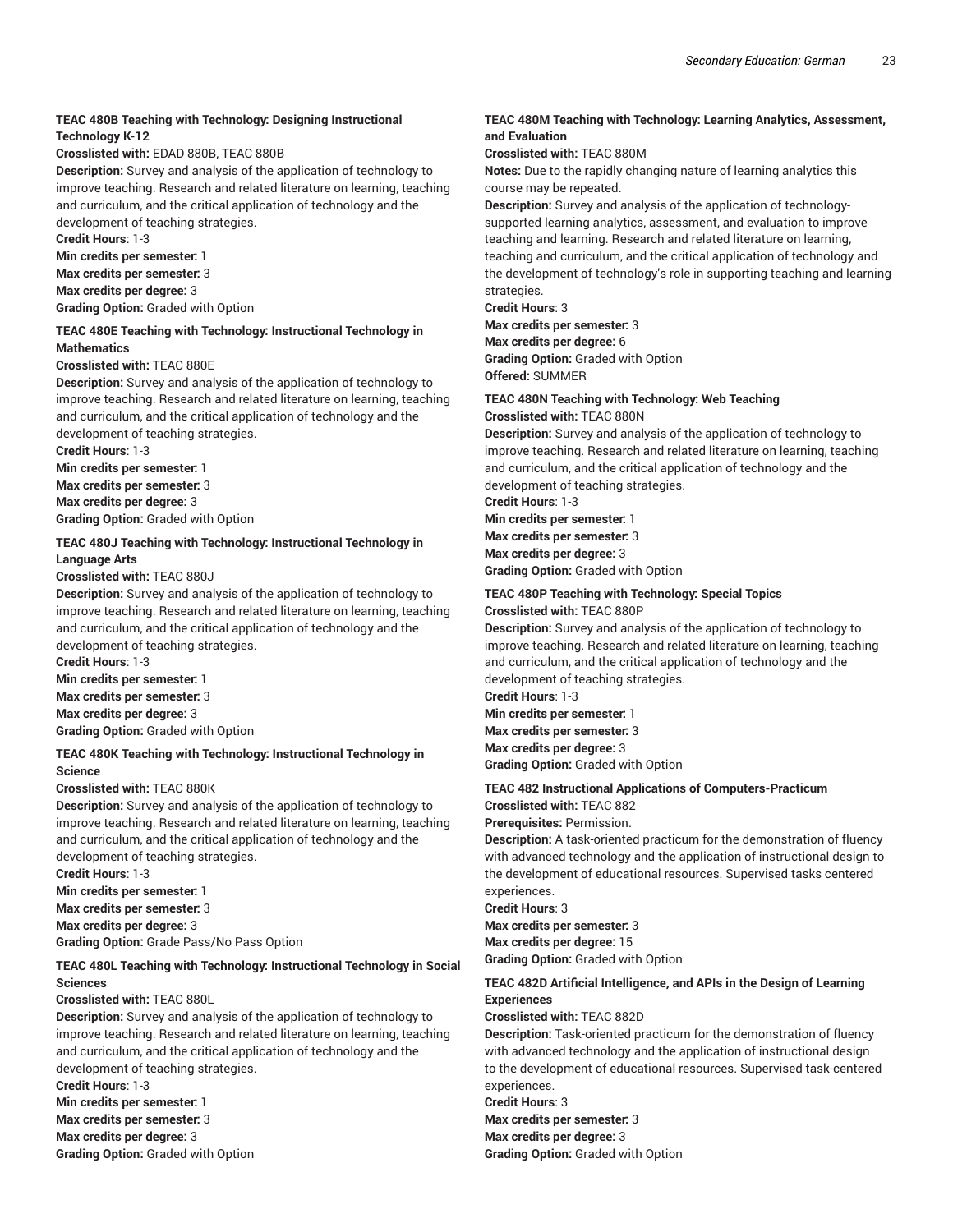**TEAC 490 Workshop Seminar Credit Hours**: 1-12 **Min credits per semester:** 1 **Max credits per semester:** 12 **Max credits per degree:** 12 **Grading Option:** Graded with Option

#### **TEAC 491 Professional Practicum in Postsecondary Education Prerequisites:** Permission.

**Description:** Supervised teaching experiences at postsecondary or adult levels, in public or private schools or agencies. **Credit Hours**: 1-10

**Min credits per semester:** 1 **Max credits per semester:** 10 **Max credits per degree:** 10 **Grading Option:** Graded with Option

#### **TEAC 495 Independent Study**

**Credit Hours**: 1-6 **Min credits per semester:** 1 **Max credits per semester:** 6 **Max credits per degree:** 6 **Grading Option:** Graded with Option

#### **TEAC 496 Problems in Secondary Education**

**Prerequisites:** Permission.

**Description:** Opportunities for experienced teachers and administrators to develop plans, procedures, or experiments directed to the improvement of the curriculum or administration of the secondary school.

**Credit Hours**: 1-6 **Min credits per semester:** 1 **Max credits per semester:** 6 **Max credits per degree:** 6 **Grading Option:** Graded with Option

#### **TEAC 497A Student Teaching Elementary (K-6)**

**Prerequisites:** Admission by application; completion of all required methods courses and practica with minimum grades of C+ (2.33) per course.

**Description:** Supervised teaching experiences in schools. Accompanying seminar focuses on: teacher certification, teacher and student rights and responsibilities, proper conduct of teachers, selected legal aspects of education, methods of communicating with parents and community members, and current issues which impact education.

**Credit Hours**: 1-10 **Min credits per semester:** 1 **Max credits per semester:** 10 **Max credits per degree:** 10 **Grading Option:** Pass No Pass

#### **TEAC 497B Student Teaching Elementary Art**

**Prerequisites:** Admission by application; completion of all required methods courses and practica with minimum grades of C+ (2.33) per course.

**Description:** Supervised teaching experiences in schools. Accompanying seminar focuses on: teacher certification, teacher and student rights and responsibilities, proper conduct of teachers, selected legal aspects of education, methods of communicating with parents and community members, and current issues which impact education.

**Credit Hours**: 1-10 **Min credits per semester:** 1 **Max credits per semester:** 10 **Max credits per degree:** 10 **Grading Option:** Pass No Pass

### **TEAC 497E Student Teaching English as a Second Language**

**Prerequisites:** Admission by application; completion of all required methods courses and practica with minimum grades of C+ (2.33) per course.

**Description:** Supervised teaching experiences in schools. Accompanying seminar focuses on: teacher certification, teacher and student rights and responsibilities, proper conduct of teachers, selected legal aspects of education, methods of communicating with parents and community members, and current issues which impact education.

**Credit Hours**: 1-14 **Min credits per semester:** 1 **Max credits per semester:** 14 **Max credits per degree:** 14 **Grading Option:** Pass No Pass

#### **TEAC 497G Student Teaching Elementary Foreign Language**

**Prerequisites:** Admission by application; completion of all required methods courses and practica with minimum grades of C+ (2.33) per course.

**Description:** Supervised teaching experiences in schools. Accompanying seminar focuses on: teacher certification, teacher and student rights and responsibilities, proper conduct of teachers, selected legal aspects of education, methods of communicating with parents and community members, and current issues which impact education.

**Credit Hours**: 1-10 **Min credits per semester:** 1 **Max credits per semester:** 10 **Max credits per degree:** 10 **Grading Option:** Pass No Pass

#### **TEAC 497I Student Teaching Secondary Art**

**Prerequisites:** Admission by application; completion of all required methods courses and practica with minimum grades of C+ (2.33) per course.

**Description:** Supervised teaching experiences in schools. Accompanying seminar focuses on: teacher certification, teacher and student rights and responsibilities, proper conduct of teachers, selected legal aspects of education, methods of communicating with parents and community members, and current issues which impact education.

**Credit Hours**: 1-10 **Min credits per semester:** 1

**Max credits per semester:** 10 **Max credits per degree:** 10 **Grading Option:** Pass No Pass

#### **TEAC 497J Student Teaching - Secondary Business Education**

**Prerequisites:** Admission by application; completion of all required methods courses and practica with minimum grades of C+ (2.33) per course.

**Description:** Supervised teaching experiences in schools. Accompanying seminar focuses on: teacher certification, teacher and student rights and responsibilities, proper conduct of teachers, selected legal aspects of education, methods of communicating with parents and community members, and current issues which impact education.

**Credit Hours**: 1-10 **Min credits per semester:** 1 **Max credits per semester:** 10 **Max credits per degree:** 10 **Grading Option:** Pass No Pass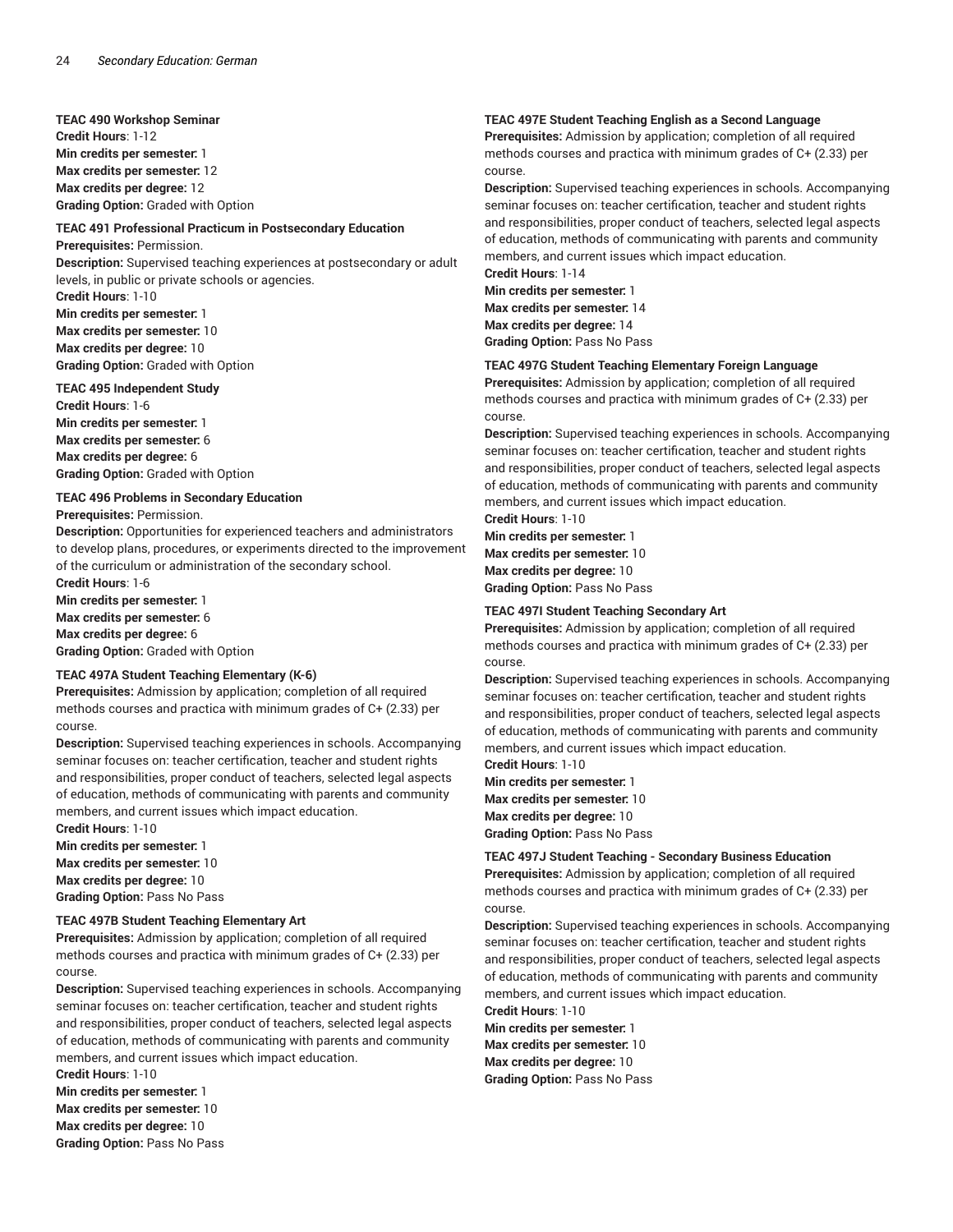#### **TEAC 497M Student Teaching: Secondary Industrial Education**

**Description:** Supervised teaching experiences in schools. Accompanying seminar focuses on: teacher certification, teacher and student rights and responsibilities, proper conduct of teachers, selected legal aspects of education, methods of communicating with parents and community members, and current issues which impact education.

**Credit Hours**: 1-10 **Min credits per semester:** 1 **Max credits per semester:** 10 **Max credits per degree:** 10 **Grading Option:** Pass No Pass

#### **TEAC 497N Student Teaching: Secondary Language Arts**

**Prerequisites:** Admission by application; completion of all required methods courses and practica with minimum grades of C+ (2.33) per course.

**Description:** Supervised teaching experiences in schools. Accompanying seminar focuses on: teacher certification, teacher and student rights and responsibilities, proper conduct of teachers, selected legal aspects of education, methods of communicating with parents and community members, and current issues which impact education. **Credit Hours**: 1-10

**Min credits per semester:** 1 **Max credits per semester:** 10 **Max credits per degree:** 10 **Grading Option:** Pass No Pass

#### **TEAC 497O Student Teaching: Secondary Marketing Education**

**Prerequisites:** Admission by application; completion of all required methods courses and practica with minimum grades of C+ (2.33) per course.

**Description:** Supervised teaching experiences in schools. Accompanying seminar focuses on: teacher certification, teacher and student rights and responsibilities, proper conduct of teachers, selected legal aspects of education, methods of communicating with parents and community members, and current issues which impact education.

**Credit Hours**: 1-10 **Min credits per semester:** 1 **Max credits per semester:** 10 **Max credits per degree:** 10 **Grading Option:** Pass No Pass

#### **TEAC 497P Student Teaching Secondary Mathematics**

**Prerequisites:** Admission by application; completion of all required methods courses and practica with minimum grades of C+ (2.33) per course.

**Description:** Supervised teaching experiences in schools. Accompanying seminar focuses on: teacher certification, teacher and student rights and responsibilities, proper conduct of teachers, selected legal aspects of education, methods of communicating with parents and community members, and current issues which impact education.

**Credit Hours**: 1-10 **Min credits per semester:** 1 **Max credits per semester:** 10 **Max credits per degree:** 10 **Grading Option:** Pass No Pass

## **TEAC 497Q Student Teaching Middle School**

**Prerequisites:** Admission by application; completion of all required methods courses and practica with minimum grades of C+ (2.33) per course.

**Description:** Supervised teaching experiences in schools. Accompanying seminar focuses on: teacher certification, teacher and student rights and responsibilities, proper conduct of teachers, selected legal aspects of education, methods of communicating with parents and community members, and current issues which impact education. **Credit Hours**: 1-10

**Min credits per semester:** 1 **Max credits per semester:** 10 **Max credits per degree:** 10 **Grading Option:** Pass No Pass

#### **TEAC 497R Student Teaching Secondary Modern Language**

**Prerequisites:** Admission by application; completion of all required methods courses and practica with minimum grades of C+ (2.33) per course.

**Description:** Supervised teaching experiences in schools. Accompanying seminar focuses on: teacher certification, teacher and student rights and responsibilities, proper conduct of teachers, selected legal aspects of education, methods of communicating with parents and community members, and current issues which impact education.

**Credit Hours**: 1-10 **Min credits per semester:** 1 **Max credits per semester:** 10 **Max credits per degree:** 10 **Grading Option:** Pass No Pass

#### **TEAC 497V Student Teaching Secondary Science**

**Prerequisites:** Admission by application; completion of all required methods courses and practica with minimum grades of C+ (2.33) per course.

**Description:** Supervised teaching experiences in schools. Accompanying seminar focuses on: teacher certification, teacher and student rights and responsibilities, proper conduct of teachers, selected legal aspects of education, methods of communicating with parents and community members, and current issues which impact education.

**Credit Hours**: 1-10

**Min credits per semester:** 1 **Max credits per semester:** 10 **Max credits per degree:** 10 **Grading Option:** Pass No Pass

#### **TEAC 497W Student Teaching Secondary Social Science**

**Prerequisites:** Admission by application; completion of all required methods courses and practica with minimum grades of C+ (2.33) per course.

**Description:** Supervised teaching experiences in schools. Accompanying seminar focuses on: teacher certification, teacher and student rights and responsibilities, proper conduct of teachers, selected legal aspects of education, methods of communicating with parents and community members, and current issues which impact education.

**Credit Hours**: 1-10 **Min credits per semester:** 1 **Max credits per semester:** 10 **Max credits per degree:** 10 **Grading Option:** Pass No Pass